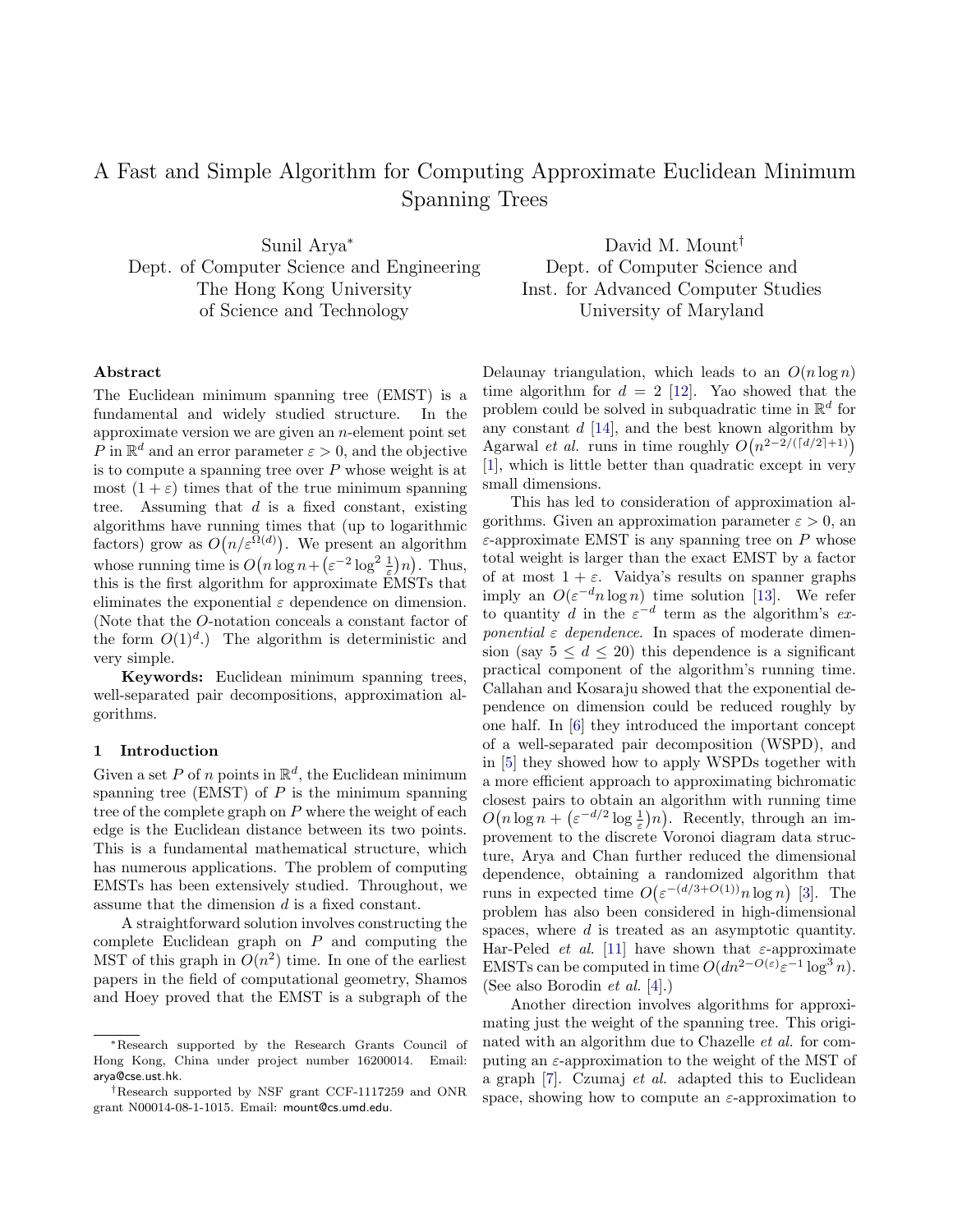the weight of the EMST in time  $\widetilde{O}(\sqrt{n}\varepsilon^{-(d/2+O(1))})$ (with high probability) [\[8\]](#page-13-10). Their algorithm assumes free access to an oracle for answering orthogonal range emptiness queries and approximate nearest neighbor queries. Czumaj and Sohler presented an algorithm that operates in any metric space (assuming access to a distance oracle) that computes a weight approximation to the MST in time  $\widetilde{O}(n/\varepsilon^7)$  [\[9\]](#page-13-11).

In summary, after almost 25 years of study, all known near-linear time algorithms for the  $\varepsilon$ approximate spanning tree problem have exponential  $\varepsilon$  dependencies that grow linearly with dimension. In this paper we show that these dimensional exponential  $\varepsilon$  dependencies can be eliminated altogether. Our main result is an algorithm, which given a set of  $n$ points in  $\mathbb{R}^d$ , computes an  $\varepsilon$ -approximate EMST in time  $O(n \log n + (\varepsilon^{-2} \log^2 \frac{1}{\varepsilon}))n)$  and space  $O(n)$ . (Recall that we assume that  $d$  is a constant, and the O-notation conceals exponential factors of the form  $O(1)^d$ .) Our algorithm is both simple and deterministic. In particular, it relies on the same quadtree-based technology used in Vaidya's 1991 algorithm.

Our algorithm is based on a simple, almost trivial, modification of a WSPD-based algorithm presented by Callahan and Kosaraju [\[5\]](#page-13-5). First, the algorithm computes a 2-WSPD for the point set (see Section [2.3](#page-3-0) for definitions). The WSPD consists of  $O(n)$  pairs. Their algorithm extracts an  $\varepsilon$ -approximate bichromatic pair from each well-separated pair in roughly  $O(\varepsilon^{-d/2})$ time and then returns the MST of the resulting graph. It is shown in [\[5\]](#page-13-5) that the result is an  $\varepsilon$ -approximate EMST. Our modification exploits the following insight. If it takes longer than  $O(\varepsilon^{-2})$  time to compute the approximate closest pair, we can infer that there is considerable weight in the EMST in the vicinity of this closest pair. If so, we allow for a larger approximation error when computing this edge, and we charge the error to EMST edges in the vicinity of the well-separated pair. While the modification is very simple, our best analysis of the algorithm's running time is more involved. We employ a quadtree-based charging argument that shows that the charges assessed to each edge of the spanning tree can be bounded by a geometric series that decays as a function of the level of the node that assesses the charge.

In Section [2,](#page-1-0) we present some preliminary definitions and observations. In Section [3,](#page-3-1) we present our algorithm and discuss its running time as a function of a parameter  $\gamma$ . In Section [4,](#page-5-0) we present a simple (but suboptimal) analysis of the algorithm's performance, which results by setting  $\gamma = O(\log \frac{n}{\varepsilon})$ . In Section [5,](#page-7-0) we present a more sophisticated analysis of the algorithm's performance, which results by setting  $\gamma = O(\log \frac{1}{\varepsilon}).$ 

### <span id="page-1-0"></span>2 Preliminaries

In this section we present a number of definitions and preliminary observations, which will be useful later. Recall that the input to our algorithm is an  $n$ -element point set P in  $\mathbb{R}^d$  and an approximation factor  $\varepsilon > 0$ .

## 2.1 Preconditioning

It will simplify the presentation of the algorithm to begin by preconditioning the input set. First, we apply a uniform scaling and translation so that  $P$  lies within the unit hypercube  $[0, 1]^d$  and  $\text{diam}(P) \geq 1$ . (This is done by computing the smallest axis-parallel hypercube containing  $P$  and then scaling and translating it to lie within the unit hypercube. After computing the MST, we can simply apply the inverse of this transformation.)

Our algorithm is based on a compressed quadtree decomposition of P (described below). The basic analysis of Section [4](#page-5-0) is sensitive to the height of the tree. A common way to control the height of a quadtree tree is to perturb the points into a nice configuration in a manner that does not significantly alter the weight of the MST (see, e.g., [\[2\]](#page-13-12)). For an appropriate constant  $c$ , depending on the dimension, we round each point of  $P$  to the closest point of a quadtree-aligned grid of side length  $s_{\min} = c \varepsilon / n$ . The value of c may be chosen<sup>[1](#page-1-1)</sup> so that the weight of the MST of the perturbed point set is larger by a factor of at most  $1 + \varepsilon/2$ . We can easily compensate for this additional error by invoking our algorithm with the approximation parameter decreased by a constant factor. Since this will not affect our asymptotic time complexity, we may assume henceforth that the point set has been perturbed in this manner, and  $\varepsilon$  has been appropriately modified. Clearly, this preconditioning can be performed in  $O(n)$  time. Note that this rounding process is merely a conceptual convenience, since our full analysis of Section [5](#page-7-0) does not make any assumptions on the height of the quadtree.

# 2.2 Compressed Quadtrees and Grid Hierarchies

Our next step is to store the *n*-element point set  $P$  in a compressed quadtree. For the sake of completeness, let us recall the basic definitions here. Starting with the unit hypercube, a quadtree box is defined recursively as any hypercube that can be formed by bisect-

<span id="page-1-1"></span><sup>1</sup>To see this, observe that as a result of rounding, the distance between each pair of points undergoes an additive change of  $O(c\varepsilon/n)$ . Thus, rounding increases the weight of the MST by an additive term of  $O(c\varepsilon)$ . Since  $wt(MST(P)) \geq diam(P) \geq 1$ , it is possible to choose  $c$  so that the perturbed weight is at most  $(1 + \varepsilon/2) \cdot wt(MST(P)).$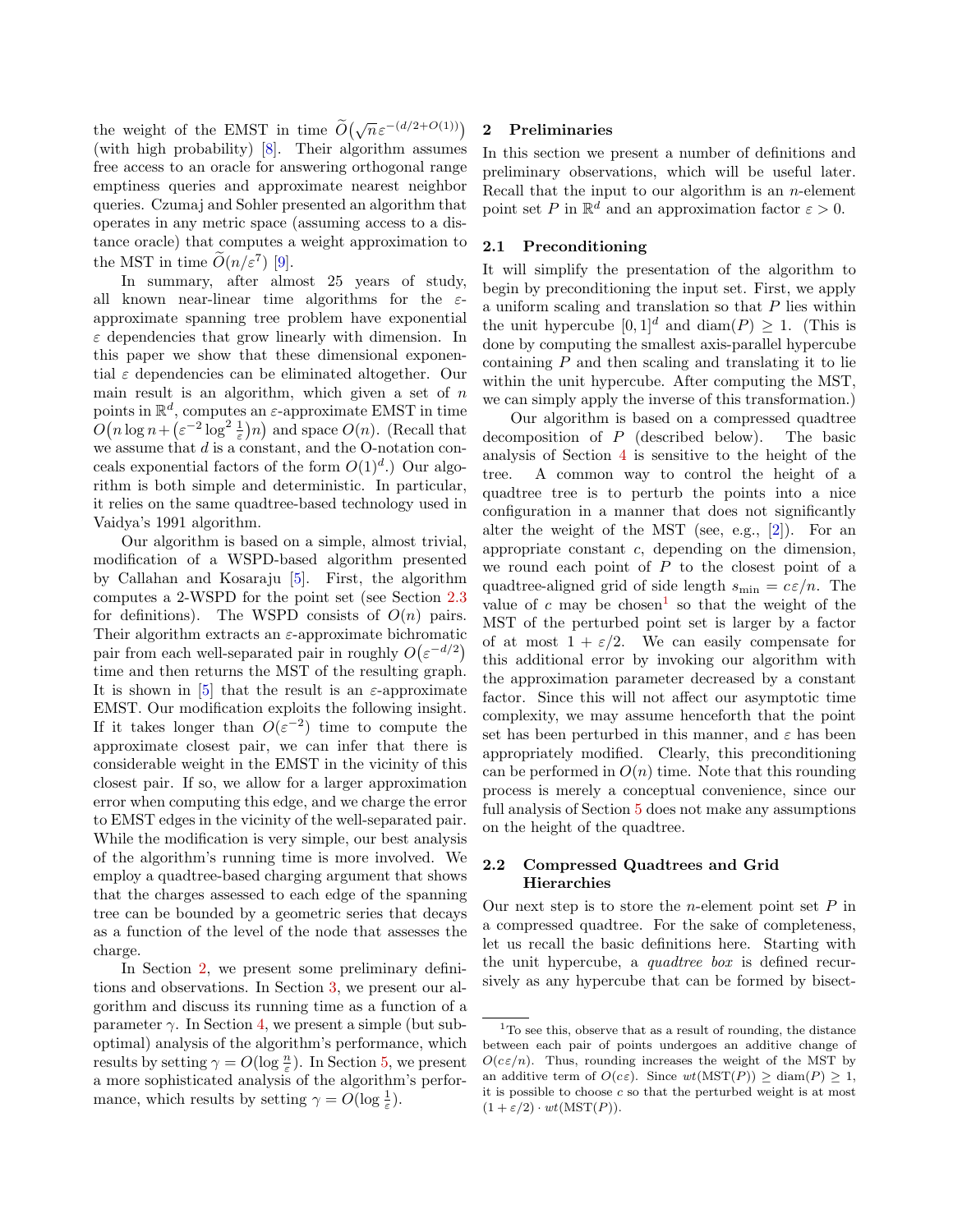

<span id="page-2-0"></span>Figure 1: (a) The space partition defined by the compressed quadtree  $Q(P)$  of P, (b) a set U of generalized nodes of level 2 that cover  $P$ , and (c) the result of expand(U).

ing an existing quadtree box into  $2<sup>d</sup>$  hypercubes, each of half the side length. Repeating such splitting operations results in a rooted  $2^d$ -ary partition tree, called a quadtree, where each node is associated with a quadtree box, called its *cell.* We can store  $P$  in a quadtree by applying splitting operations until each cell contains at most one point of P. We also assume that each node u whose cell contains at least one point of  $P$  is associated with an arbitrary one of these points, called its representative.

Unfortunately, (even after preconditioning) the size of the quadtree may not be  $O(n)$ . This is because many repeated splitting operations would be needed to separate two points that are very close to each other. In such cases we may have long *trivial paths*, where all the points of  $P$  lie within the same child cell. To remedy this we compress each maximal trivial path into a single edge, and store a single pointer to the first descendant node where a nontrivial split of P occurs. This is called a compressed quadtree. It is possible to build such a structure with  $O(n)$  nodes in time  $O(n \log n)$  [\[10\]](#page-13-13). We denote this tree by  $Q(P)$  (Fig. [1\(](#page-2-0)a)). Because the cell associated with each child is at most half the side length of its parent, if preconditioning is applied then  $Q(P)$  is of height  $O(\log \frac{n}{\varepsilon})$ . If not, the height can be as large as  $O(n).$ 

For  $k \geq 0$ , the quadtree boxes of side length  $1/2^k$ partition the unit hypercube into a grid. The boxes of this grid that contain at least one point of  $P$  are said to be *nonempty* (see Fig.  $1(b)$  $1(b)$ ). We would like to think of the compressed quadtree as providing efficient access to all the nonempty boxes of an infinite hierarchy of such grids. In particular, we would like to associate each nonempty quadtree box  $b$  with a corresponding node of  $Q(P)$  whose cell is b. Unfortunately, this is not generally possible. This is either because a point lies within a leaf cell of strictly larger side length or because of a compression from a strictly larger parent cell to a strictly smaller child cell. Nonetheless, with a minor enhancement it is possible to achieve this impression. We define a *generalized node* to be a pair consisting of a node u of  $Q(P)$  and an integer k, where either u is a leaf whose cell is of side length at least  $1/2^k$  or u is an internal node whose cell's side length is at least  $1/2^k$ and whose children have side lengths that are strictly smaller than  $1/2^k$ . The cell associated with generalized node  $(u, k)$  is a quadtree box of size  $1/2^k$  that contains all the points of  $P$  that lie within  $u$ 's cell. A generalized node  $(u, k)$  is said to reside at *level* k. It is easy to see that for any  $k > 0$ , there exists a set of generalized nodes of level k that cover P (see Fig.  $1(b)$  $1(b)$  and (c)).

Given a set  $U$  of generalized nodes at level  $k$ , define the operation  $\exp \operatorname{and}(U)$  to return a minimal set of generalized nodes at level  $k + 1$  that covers the same points of P as does U. Given  $Q(P)$ , this operation can easily be performed in time  $O(|U|)$ . In particular, for each  $(u, k) \in U$ , if u is a leaf, we replace  $(u, k)$  with  $(u, k + 1)$  (thus contracting the cell about this point). If u is a standard internal node, we replace  $(u, k)$  with the set  $(u', k + 1)$ , for each nonempty child u' of u. If  $u$  is a compressed internal node there are two cases. If u's child cell is of size smaller than  $1/2^{k+1}$ , we replace  $(u, k)$  with  $(u, k + 1)$  (again, contracting the cell about the child's cell). Otherwise, we replace it with  $(u', k+1)$ , where  $u'$  is  $u$ 's child.

Let  $P(u)$  denote the points of P contained within u's cell. Given a generalized node  $(u, k)$ , we define its neighborhood to be the up to  $3^d$  nonempty generalized nodes (including  $u$  if it is nonempty) at level  $k$  whose boundaries intersect  $u$ 's cell. Each such node is said to be a *neighbor* of  $(u, k)$ . To avoid overburdening the terminology, henceforth all references to the "quadtree"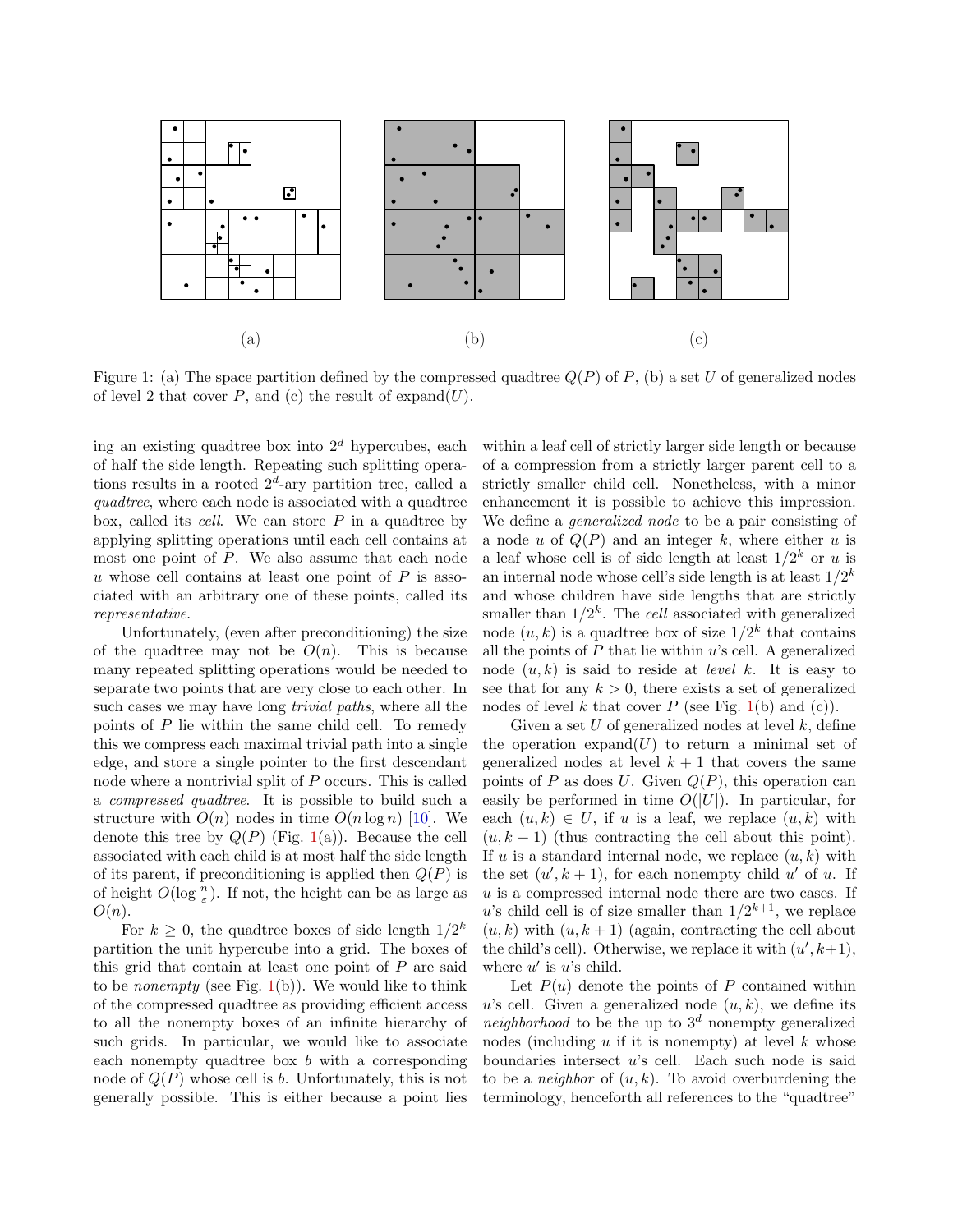

<span id="page-3-3"></span>Figure 2: (a) A  $\sigma$ -well-separated pair and (b) the quadtree-based representation.

will refer to the compressed quadtree  $Q(P)$ . When k is clear from context, we will refer to the generalized node  $(u, k)$  simply as u. We let  $\ell(u) = k$  denote its level, and  $s(u) = 1/2^k$  denote its side length.

### <span id="page-3-0"></span>2.3 Well-Separated Pair Decomposition

Our algorithm will make use of a well-separated pair decomposition (WSPD) for P. Given a parameter  $\sigma \geq$ 1, called the *separation factor*, two sets A and B are  $\sigma$ well separated if they can each be enclosed within balls of some radius  $r$  such that the closest distance between these balls is greater<sup>[2](#page-3-2)</sup> than  $\sigma r$  (see Fig. [2\(](#page-3-3)a)). Given an *n*-element point set P in  $\mathbb{R}^d$  and  $\sigma > 0$ , define a  $\sigma$ -wellseparated pair decomposition of  $P$  ( $\sigma$ -WSPD) to be a collection of pairs  $\Psi(P) = \{\{A_1, B_1\}, \ldots, \{A_k, B_k\}\}\$ of nonempty subsets of  $P$  such that

- (1) for any  $\{A, B\} \in \Psi(P)$ , A and B are  $\sigma$ -well separated, and
- (2) for any two distinct points  $p, q \in P$ , there exists exactly one pair  $\{A, B\} \in \Psi(P)$  such that p lies in one of these sets, and  $q$  lies in the other.

Callahan and Kosaraju introduced WSPDs, presented an efficient construction algorithm, and discussed a number of applications [\[6\]](#page-13-4). The following lemma summarizes the properties of the WSPD that will be relevant here. The proof follows by a straightforward modification of the construction and analysis given by Har-Peled [\[10\]](#page-13-13).

<span id="page-3-5"></span>LEMMA 2.1. Given an n-element point set P in  $\mathbb{R}^d$  and any  $\sigma > 1$ , it is possible to build a  $\sigma$ -WSPD  $\Psi(P)$  of size  $O(\sigma^d n)$  in time  $O(n \log n + n \sigma^d)$ , such that:

- (i) Each well-separated pair of  $\Psi(P)$  is represented by a pair of (generalized) quadtree nodes  $(u, v)$  of the same level. The associated pair is  $(P(u), P(v)),$ and the separating balls are the minimum balls enclosing u and v's cells (see Fig.  $2(b)$  $2(b)$ ).
- (ii) Each (generalized) node u of the quadtree occurs in  $O(\sigma^d)$  distinct pairs of  $\Psi(P)$ .

For our purposes, it suffices to use a WSPD with separation factor 2. Such a WSPD will have size  $O(n)$ , it can be computed in  $O(n \log n)$  time, and each node occurs in  $O(1)$  pairs. In light of this lemma, we will abuse notation by identifying each well-separated pair as a pair  $(u, v)$  of quadtree nodes. The cells of u and v are called the dumbbell heads of the well-separated pair. WSPDs have a number of useful properties with respect to MSTs and approximate MSTs, as shown in the following lemma due to Callahan and Kosaraju.

<span id="page-3-4"></span>Lemma 2.2. (Callahan and Kosaraju [\[5\]](#page-13-5)) Given a point set P and a  $\sigma$ -well-separated pair decomposition  $\Psi(P)$  for any  $\sigma > 2$ :

- (i) For each pair  $(u, v) \in \Psi(P)$ , there is at most one edge of  $P(u) \times P(v)$  in  $MST(P)$ .
- (ii) For each pair  $(u, v) \in \Psi(P)$  that contributes an edge to  $MST(P)$ , let  $(p,q)$  be any pair of points from  $P(u) \times P(v)$ . Then these edges form a spanning tree of P.
- (iii) If p and q from (ii) are chosen so that  $\|pq\| \leq$  $(1 + \varepsilon) \cdot dist(P(u), P(v)),$  then this spanning tree is an  $\varepsilon$ -approximate MST of P.

# <span id="page-3-1"></span>3 The Algorithm

Recall that we are given a set P of n points in  $\mathbb{R}^d$  and an approximation parameter  $\varepsilon > 0$ . Our objective is to

<span id="page-3-2"></span><sup>2</sup> In contrast to standard definitions, we require that the separation distance be strictly larger than  $\sigma$  times the enclosing radii.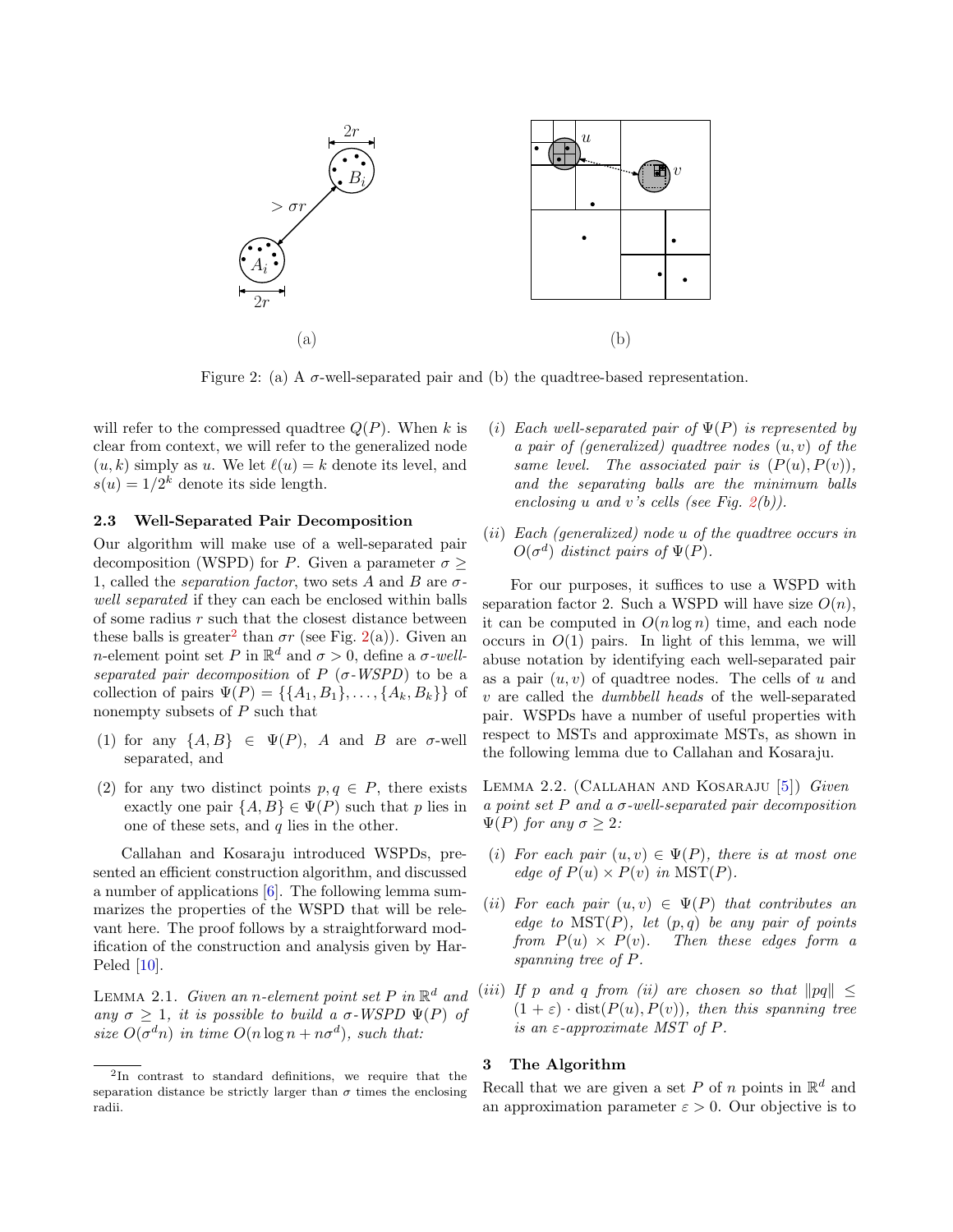

<span id="page-4-0"></span>Figure 3: Computing an  $\varepsilon$ -approximate closest pair.

compute a spanning tree  $T$  of  $P$  such that

$$
wt(T) \leq (1+\varepsilon) \cdot wt(MST(P)),
$$

where  $MST(P)$  denotes the Euclidean minimum spanning tree of P, and  $wt(T)$  denotes T's total edge weight. Our algorithm follows the general approach of earlier algorithms  $[5, 13]$  $[5, 13]$  $[5, 13]$ . Given P, we first construct a 2-wellseparated pair decomposition  $\Psi(P)$  and then construct a sparse graph  $G$  by judiciously selecting a pair of points from each well-separated pair. Given the low separation factor, some care is needed in how the point pair is chosen from each well-separated pair. Our algorithm differs in only this one detail. In prior algorithms the time needed to compute the point pair is  $O(1/\varepsilon^{\Omega(d)})$ . We show that by relaxing the criteria for selecting edges, it is possible to find a suitable pair of points without incurring the exponential dependence on d.

### <span id="page-4-1"></span>3.1 A Simple (but Slower) Solution

To motivate our algorithm it will be illustrative to consider a simple approach, which can be seen as a recasting of Vaidya's original algorithm in the context of WSPDs. Let  $\Psi(P)$  be the aforementioned wellseparated pair decomposition. For each well-separated pair  $(u, v) \in \Psi(P)$  (see Fig. [3\(](#page-4-0)a)), repeatedly subdivide the dumbbell heads associated with  $u$  and  $v$ , keeping only the nonempty nodes, until the resulting cells have side length at most  $\varepsilon \cdot s(u)/2$  (see Fig. [3\(](#page-4-0)b)). Let U and V denote the resulting sets of cells, which we call  $min\text{-}cells$ . From among all the representatives of U and V, let p and q be the closest pair. Add the edge  $(p, q)$ to G. After doing this for all the well-separated pairs, compute and return  $MST(G)$ .

To see why this is correct, consider the wellseparated pair  $(u, v)$ , and let  $(p^*, q^*)$  be the actual closest pair of points from  $P(u) \times P(v)$  (see Fig. [3\(](#page-4-0)c)). By our choice of the separation factor,  $||p^*q^*|| > \sqrt{d} \cdot s(u)$ . Because each mini-cell's side length is at most  $\varepsilon \cdot s(u)/2$ , because each num con *s* size engen is at most  $\varepsilon \cdot (a)/2$ .<br>its diameter is at most  $\varepsilon \sqrt{d} \cdot s(u)/2$ . The absolute error between the closest representative pair  $||pq||$  and  $||p^*q^*||$ is at most twice this diameter, one for each dumbbell head. Therefore

<span id="page-4-2"></span>(3.1) 
$$
||pq|| \le ||p^*q^*|| + \varepsilon \sqrt{d} \cdot s(u)
$$

$$
< ||p^*q^*|| + \varepsilon \cdot ||p^*q^*||
$$

$$
= (1 + \varepsilon) \cdot \text{dist}(P(u), P(v)).
$$

By Lemma [2.2\(](#page-3-4)iii),  $MST(G) \leq (1+\varepsilon) \cdot MST(P)$ .

The number of mini-cells generated for each wellseparated pair can be as large as  $\Omega(1/\varepsilon^d)$ , and hence the time to construct G is  $\Omega(n/\varepsilon^d)$ .

## <span id="page-4-3"></span>3.2 Improved Algorithm

As mentioned in the introduction, our improved algorithm involves a minor twist to the simple solution. Observe that the cases of well-separated pairs that take the greatest time to process are those in which there are many mini-cells. Intuitively, if there are many minicells within one of the dumbbell heads, then we can infer that the weight of the minimum spanning tree in the neighborhood of this dumbbell head must be large. (We will make this intuition precise in Lemma [4.3](#page-7-1) below.) Rather than charging the error to the MST edge going between this pair, we can instead charge the error to the edges of the MST lying in the vicinity of this dumbbell head. By keeping track of the number of mini-cells being generated, we can terminate the expansion process as soon as the local weight of the spanning tree is large enough to pay for the approximation error. We shall show that the number of mini-cells needed to achieve an  $\varepsilon$ -approximation grows as  $O(1/\varepsilon)$ , not  $O(1/\varepsilon^{O(d)})$ .

To implement this we introduce a second stopping criterion to the decomposition process. Let  $\gamma \geq 1$ denote a parameter whose value will be fixed later in the analysis. (For our best bound,  $\gamma = O(\log \frac{1}{\varepsilon}).$ )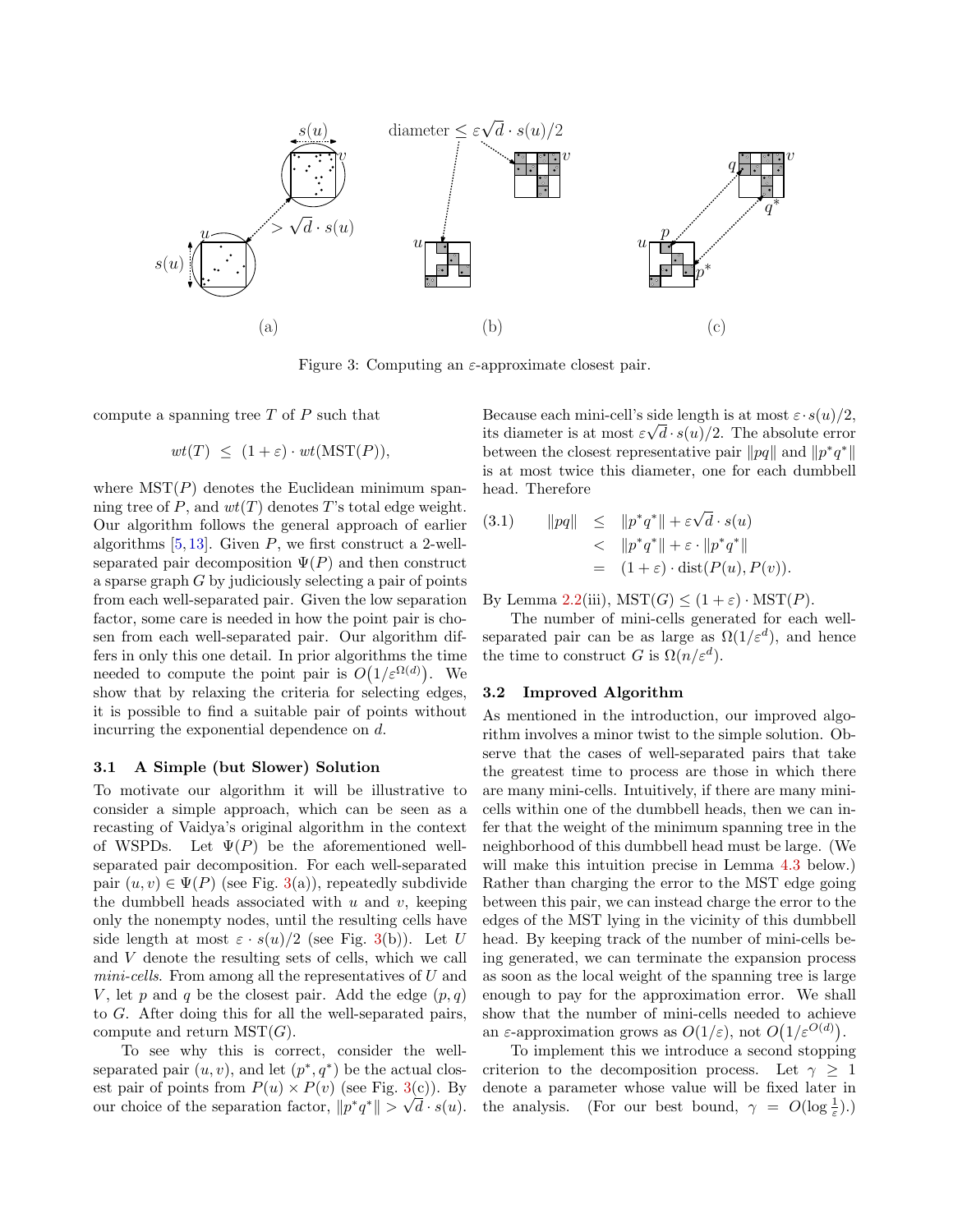Algorithm 1: Approx-MST $(P, \varepsilon)$ 

<span id="page-5-4"></span><span id="page-5-1"></span>

| $1 \ Q(P) \leftarrow$ a quadtree for P;                                                         |                                                             |
|-------------------------------------------------------------------------------------------------|-------------------------------------------------------------|
| $\mathbf{2} \ \Psi(P) \leftarrow$ a 2-WSPD of P;                                                |                                                             |
| $G \leftarrow (P, \emptyset);$                                                                  | $\triangleright$ initialize $G$ to an empty graph over $P$  |
| 4 foreach $((u, v) \in \Psi(P))$ do                                                             | $\triangleright$ each WSP contributes an edge to $G$        |
| $U \leftarrow \{u\}; V \leftarrow \{v\}$<br>$5 \vert$                                           | $\triangleright$ start with the pair's dumbbell heads       |
| $k \leftarrow 1$ :<br>6                                                                         |                                                             |
| while $(k \leq \lambda(\varepsilon)$ and $\max( U ,  V ) \leq \gamma/\varepsilon$ do            | $\triangleright$ expand until depth or node-count satisfied |
| $\mid U \leftarrow \text{expand}(U); V \leftarrow \text{expand}(V);$<br>$\overline{\mathbf{8}}$ |                                                             |
| $\begin{array}{ c c c c c } \hline \quad k \leftarrow k+1; \end{array}$<br>- 9                  |                                                             |
| $C \leftarrow \{ (rep(u'), rep(v')) : (u', v') \in U \times V \};$<br>10                        | $\triangleright$ collect all pairs of representatives       |
| $(p,q) \leftarrow \operatorname{argmin}_{(p,q) \in C}   pq  ;$<br>11                            |                                                             |
| add edge $(p, q)$ to $G$ ;<br>12                                                                | $\triangleright$ add the closest such pair to $G$           |
| 13 return $MST(G);$                                                                             |                                                             |

<span id="page-5-3"></span><span id="page-5-2"></span>We repeatedly expand the nonempty nodes of each dumbbell head until either:

- (i) the cells have side length at most  $\varepsilon \cdot s(u)/4$ , or
- (ii) the number of nonempty nodes exceeds  $\gamma/\varepsilon$ .

By condition (ii), the number of expanded nodes per well-separated pair no longer involves exponential dependencies on the dimension, but clearly the approximation error on a per-pair basis is potentially much higher than before.

To control the diameters of the cells of the decomposition, define  $\lambda(\varepsilon) = \left\lceil \log_2 \frac{4}{\varepsilon} \right\rceil$ . In the while loop we expand nodes within the dumbbell heads through at most this many levels. If we reach this level of the decomposition, the side lengths of the resulting cells are at most  $\varepsilon \cdot s(u)/4$ , which will satisfy the first termination condition. See Algorithm [1](#page-5-1) for the complete details. By Lemma  $2.2$ (ii), the graph G computed by this algorithm is a spanning tree of P.

To establish the running time of this algorithm, observe first that because the separation factor is a constant, the quadtree and WSPD can be computed in  $O(n \log n)$  time. There are  $O(n)$  well-separated pairs, each of which contributes one edge to  $G$ . The time needed to process each well-separated pair (the body of for-loop) is dominated by the time to extract the closest pair (Lines [10](#page-5-2) and [11\)](#page-5-3), which is  $O((\gamma/\varepsilon)^2)$ . Thus, it takes  $O(n(\gamma/\varepsilon)^2)$  time to compute the edges of G. Since G has  $O(n)$  edges, its MST can be computed in  $O(n \log n)$  time by any standard algorithm. Thus, the overall running time is  $O(n(\log n + (\gamma/\varepsilon)^2))$ . The value of  $\gamma$  will be specified later.

Practical observations: Although it is conceptually simpler to present the algorithm as first computing the WSPD and then visiting all the pairs of the WSPD, these two simple algorithms can be elegantly merged into a single algorithm. This is done by inserting the foreach-loop (Line [4\)](#page-5-4) at the point where the WSPD algorithm detects that a pair of quadtree nodes  $(u, v)$  is well-separated. Also, observe that the closest pair of representatives for the nodes of  $U$  and  $V$  are computed in  $O((\gamma/\varepsilon)^2)$  time by brute force. A more practical approach would be to iteratively prune the pairs of  $U \times V$ (based on inter-box distances), keeping only those that could contribute to the final closest pair. While this seems to be a good idea for any practical implementation, it does not improve our analysis of the worst-case running time.

### <span id="page-5-0"></span>4 Basic Analysis

In this section we show that, subject to an appropriate selection of value for  $\gamma$ , the output of Approx-MST( $P, \varepsilon$ ) is a valid  $\varepsilon$ -approximation to  $MST(P)$ . We present a basic analysis here, and we will present a more refined analysis later in Section [5.](#page-7-0) The main result of this section is given below.

<span id="page-5-5"></span>Theorem 4.1. (Basic Analysis) For any fixed dimension d, algorithm Approx-MST computes an  $\varepsilon$ approximate EMST for a set of n points in  $\mathbb{R}^d$  in  $O(n\varepsilon^{-2} \log^2 \frac{n}{\varepsilon})$  time and  $O(n)$  space.

The algorithm's running time increases with  $\gamma$ , but the approximation analysis requires that  $\gamma$  be set sufficiently larger. In this section we will show that it is possible to choose  $\gamma = O(\log \frac{n}{\varepsilon})$  in order to achieve the above running time. (The exact value will be specified later.)

Consider a well-separated pair  $(u, v)$  that is processed by the algorithm. Recall that (by our generalized representation of quadtree nodes) these nodes are at the same level of the quadtree, and so their cells have the same size. Suppose that the processing termi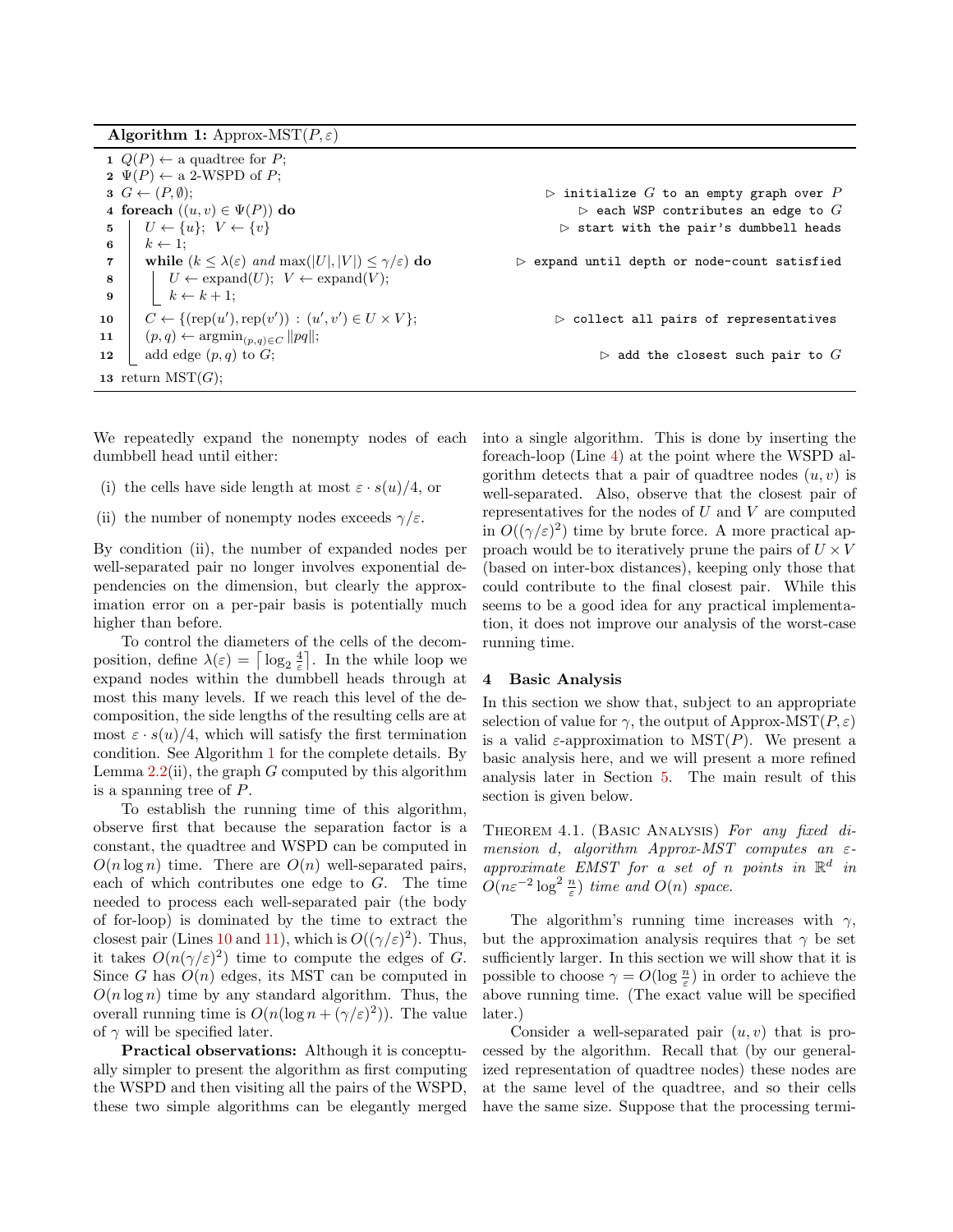nates after k iterations of the for-loop of Algorithm [1](#page-5-1) by condition (ii), that is,  $\max(|U|, |V|) > \gamma/\varepsilon$ . We may assume without loss of generality that  $|U|$  exceeds the threshold. We say that the pair  $(u, v)$  is *dense*, and more specifically it is *dense at level*  $\ell(u) + k$ . Otherwise we say that the pair is sparse. Because the denseness of a pair is determined by one of its two nodes, we sometimes abuse this notation by saying that a node  $u$  itself is dense. The mini-cells associated with  $U$  (and with  $V$ as well) are all of side length  $s(u)/2^k$ .

In order to analyze the algorithm's approximation ratio, let  $T^*$  denote all the edges of  $MST(P)$  and let  $\Psi^*(P)$  be the subset of well-separated pairs  $\Psi(P)$  that contribute an edge to  $T^*$ . By Lemma [2.2\(](#page-3-4)i), each element of  $\Psi^*(P)$  contributes exactly one edge to  $T^*$ . Let  $T_s^*$  and  $T_d^*$  denote a partition of  $T^*$  according to whether the corresponding pair in  $\Psi^*(P)$  is sparse or dense, respectively.

The edges generated by sparse pairs behave in the same manner as the edges computed in the simple algorithm of Section [3.1,](#page-4-1) and the error is charged to the corresponding MST edge. The error induced by each dense pair will be charged to the weight of the spanning tree in the neighborhood of the dense dumbbell head. With this in mind, let us identify the edges to be charged in terms of this classification. Since we add one edge to G for each pair of  $\Psi(P)$ , there is an edge of G for each pair of  $\Psi^*(P)$ . Let  $T_s$  and  $T_d$  denote the edges of G corresponding to the sparse and dense pairs of  $\Psi^*(P)$ , respectively. Let T denote the subgraph of G resulting from just these edges. (Note that T is not the same as  $MST(G)$  but rather consists of the edges of G corresponding to the well-separated pairs of  $MST(P)$ .) By Lemma [2.2\(](#page-3-4)ii), T is a spanning tree of  $P$ . Since  $T$  is a connected subgraph of  $G$ , we have  $wt(MST(G)) \leq wt(T)$ . Thus, in order to establish our approximation bound, it suffices to show that  $wt(T)$  $(1+\varepsilon) \cdot wt(MST(P))$ . Before doing this, we present two useful bounds. The first lemma bounds the error for the sparse well-separated pairs.

<span id="page-6-1"></span>LEMMA 4.1. Given  $T_s^*$  and  $T_s$  defined above,  $wt(T_s) \le$  $(1+\frac{\varepsilon}{2})\cdot wt(T^*_s).$ 

*Proof.* Consider a sparse pair  $(u, v)$ . Let  $(p^*, q^*) \in T_s^*$ be the edge of  $MST(P)$  from this well-separated pair, and let  $(p, q) \in T_s$  denote the corresponding pair of representatives chosen by Algorithm [1.](#page-5-1) By sparseness, each nonempty node of the expansion has side length at most  $\varepsilon \cdot s(u)/4$  and hence diameter  $\varepsilon \sqrt{d} \cdot s(u)/4$ . Following the same reasoning as in Section [3.1](#page-4-1) (recall Eq.  $(3.1)$  but with half the diameter value, we obtain  $\|pq\| \leq (1+\frac{\varepsilon}{2})\|p^*q^*\|$ . Summing over all  $(p,q) \in T_s$ and the corresponding pairs  $(p^*, q^*) \in T_s^*$  establishes the result.  $\Box$ 

As mentioned earlier, the analysis of the densepair case relies on a charging argument, where the error committed for each edge of  $T_d$  is charged to the weight of  $MST(P)$  in the vicinity of one of the dumbbell heads of the associated well-separated pair. This can result in charging the same MST edges multiple time. Our second lemma shows that this can be handled by adjusting the value of the parameter  $\gamma$ .

<span id="page-6-0"></span>LEMMA 4.2. Given  $T_d^*$  and  $T_d$  defined above, we may choose  $\gamma = O(\log \frac{n}{\varepsilon})$  such that  $wt(T_d) - wt(T_d^*) \leq$  $\frac{\varepsilon}{2} \cdot wt(MST(P)).$ 

This second lemma requires more effort to prove, and we will defer its proof until later. Assuming these two lemmas for now, let us complete the analysis of the approximation ratio. As an immediate consequence, we have the following two bounds:

(4.2) 
$$
wt(T_s) \leq wt(T_s^*) + \frac{\varepsilon}{2} \cdot wt(T_s^*)
$$
  
(4.3) 
$$
wt(T_d) \leq wt(T_d^*) + \frac{\varepsilon}{2} \cdot wt(MST(P)).
$$

The sum of the left-hand sides equals  $wt(T)$ . Since  $wt(T^*) \leq wt(T^*) + wt(T^*_d) = wt(MST(P)),$  the sum of the right-hand sides is at most  $(1+\varepsilon)wt(MST(P))$ . Combining this with the running time analysis of the previous section establishes Theorem [4.1.](#page-5-5)

The remainder of this section is devoted to proving Lemma [4.2.](#page-6-0) Consider a dense pair  $(u, v)$ . Let  $(p, q) \in T_d$ denote the associated pair of representatives chosen by Algorithm [1,](#page-5-1) and let  $(p^*, q^*)$  be the corresponding pair from  $T_d^*$ . Without loss of generality, we may assume that u is the dense node of the pair. Let  $\ell(u)+k$  denote the level at which u is dense. Because  $(p, q)$  is the closest pair of representatives, and the side lengths of the cells from which they are chosen is  $s(u)/2^k$ , the absolute error committed by choosing  $(p, q)$  is at most twice the cell's diameter, that is,

$$
||pq|| - ||p^*q^*|| \leq 2\sqrt{d} \cdot \frac{s(u)}{2^k}.
$$

Let  $\text{err}(u) = 2\sqrt{d} \cdot s(u)/2^k$  denote this error term. (Note that the value of  $k$  will generally differ for each dense pair, but our analysis will be independent of k's value.) The absolute weight error for all the dense pairs is

$$
wt(T_d) - wt(T_d^*) = \sum_{(p,q)\in T_d} (||pq|| - ||p^*q^*||).
$$

Let D denote the set of dense nodes of the quadtree. By Lemma [2.1\(](#page-3-5)ii) there is a constant  $c_{\pi}$  (depending on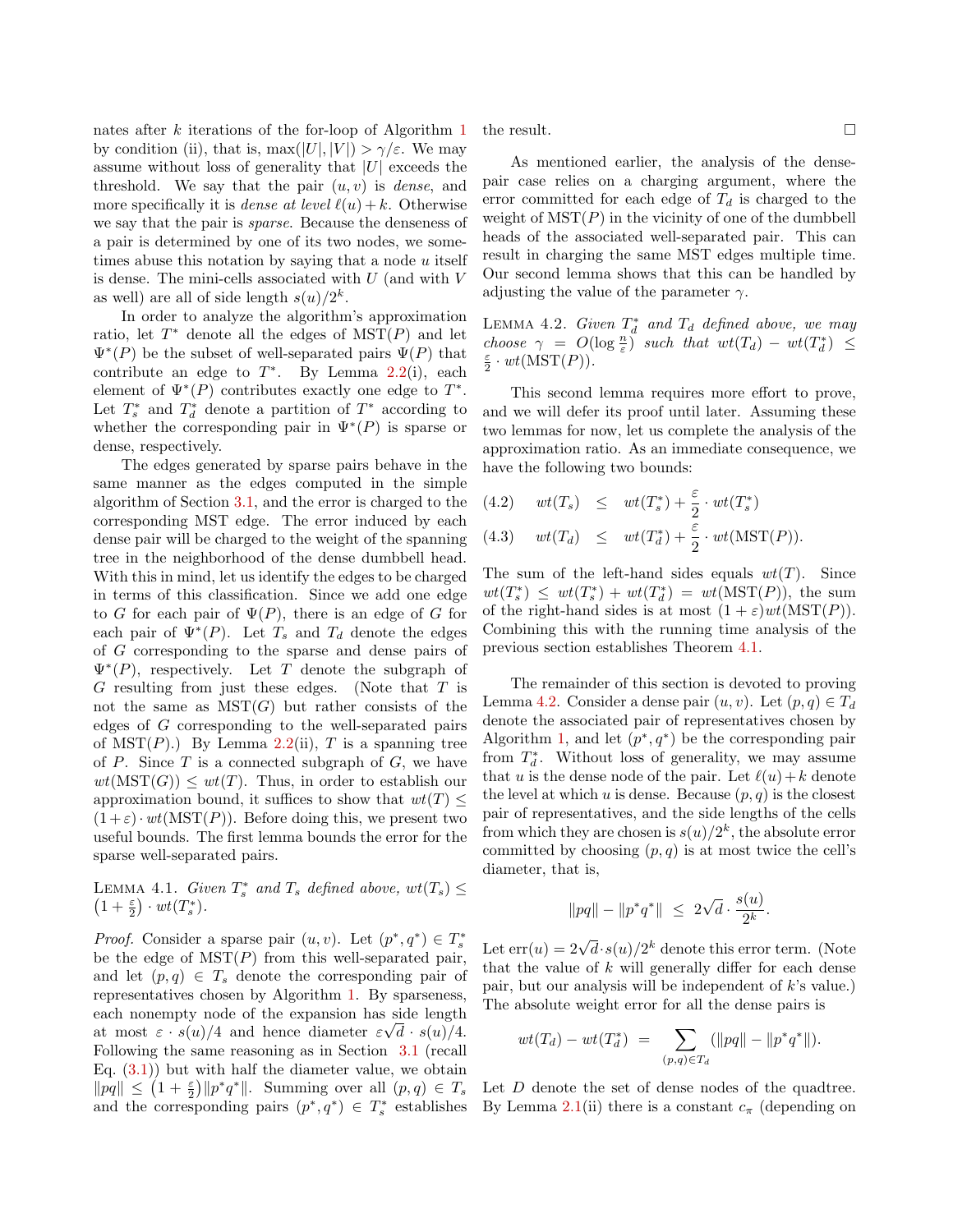dimension) such that each node  $u \in D$  appears in at most  $c_{\pi}$  distinct pairs of the WSPD, and therefore u contributes at most  $c_{\pi}$  times to the error. Thus, we obtain

$$
wt(T_d) - wt(T_d^*) \leq c_{\pi} \cdot \sum_{u \in D} \text{err}(u).
$$

Define  $\Sigma$  to be the right-hand side of the above inequality. To complete the proof, it suffices to show that

<span id="page-7-2"></span>(4.4) 
$$
\Sigma \leq \frac{\varepsilon}{2} \cdot wt(MST(P)).
$$

We will employ the following useful lower bound on the weight of the MST based on counting the number of nonempty cells. This was proved by Czumaj *et al.* [\[8\]](#page-13-10), but for the sake of completeness we present the result in our particular context. Given a cell b of the quadtree, define the *restriction* of  $MST(P)$  to b to be the portion of the MST (viewed as a set of line segments) that intersect b.

<span id="page-7-1"></span>Lemma 4.3. Consider a quadtree node u whose cell has been decomposed into m nonempty quadtree boxes each of side length s. There exists a constant c (depending on the dimension) and a neighbor v of u such that the weight of  $MST(P)$  restricted to v's cell is at least sm/c.

*Proof.* Let b denote u's cell, and let B denote the set of  $m$  nonempty quadtree boxes of side length  $s$  within b (see Fig. [4\(](#page-8-0)a)). It is possible to assign  $2^d$  colors to these boxes in a generalized checkerboard fashion, so that each pair of boxes of the same color is separated by a distance of at least s (see Fig.  $4(b)$  $4(b)$ ).

One of these color classes contains at least  $m/2^d$ boxes. Because the MST is connected, the portions of the edges of the MST that lie outside these boxes form a Steiner tree that connects them. Consider a twice-around tour of this Steiner tree (that is, double each edge and take an Euler tour). Trim each path that travels outside of  $b$  to a subpath of length  $s$  (see Fig. [4\(](#page-8-0)c)). The result is a set of  $m/2^d$  paths that lie entirely within  $u$ 's neighborhood, where each path is of length at least s. The total weight of these paths is at least  $sm/2^d$ . Allowing for the double-counting of MST edges along these paths, the weight of the MST within u's neighborhood is at least  $sm/2^{d+1}$ . Therefore, at least one of the  $3<sup>d</sup>$  boxes in b's neighborhood (possibly b itself) contains MST weight at least  $sm/(2^{d+1}3^d)$ . Setting  $c = 2^{d+1}3^d$  yields the desired bound.

Since u is dense at level  $\ell(u) + k$ , it can be decomposed into at least  $\gamma/\varepsilon$  nonempty boxes, each of side length  $s(u)/2^k$ . By the above lemma, there is a neighboring node  $v$  such that the weight of the MST restricted to this node's cell is at least

$$
\frac{s(u)}{2^k} \cdot \frac{\gamma}{\varepsilon} \cdot \frac{1}{c} = \frac{\gamma}{2c\varepsilon\sqrt{d}} \cdot \text{err}(u).
$$

Letting  $wt(v)$  denote the weight of the MST restricted to v's cell, we have  $\text{err}(u) \leq 2c\varepsilon\sqrt{d} \cdot wt(v)/\gamma$ . Observe that any node v can be charged at most  $3<sup>d</sup>$  times in this manner, in particular by the nodes of its neighborhood. Therefore, we have

$$
\Sigma = c_{\pi} \sum_{u \in D} \text{err}(u) \leq \frac{2 \cdot 3^d c c_{\pi} \varepsilon \sqrt{d}}{\gamma} \sum_{v \in Q(P)} wt(v).
$$

The sum of  $wt(v)$  for all nodes v at any given level of the tree is at most  $wt(MST(P))$ . By preconditioning, the smallest cell is of size  $\Omega(\varepsilon n)$ , and so the tree has  $O\left(\log \frac{n}{\varepsilon}\right)$  levels. Thus, there exists a constant  $c'$  such that

$$
\Sigma \ \leq \ \frac{c'}{\gamma} \cdot \log \frac{n}{\varepsilon} \cdot \frac{\varepsilon}{2} \cdot \, wt(\mathrm{MST}(P)).
$$

Therefore, by setting  $\gamma = c' \cdot \log \frac{n}{\varepsilon} = O(\log \frac{n}{\varepsilon})$  we have  $\Sigma \leq \frac{\varepsilon}{2} \cdot wt(MST(P))$ , as desired. Earlier, we showed that the algorithm's running time is  $O(n(\log n +$  $(\gamma/\varepsilon)^2$ ). Given our choice of  $\gamma$ , the running time is  $O(n\varepsilon^{-2}\log^2\frac{n}{\varepsilon})$ . This completes the proof of Lemma [4.2](#page-6-0) and establishes Theorem [4.1.](#page-5-5)

#### <span id="page-7-0"></span>5 Full Analysis

We observed in the previous section that the principal issue in analyzing the error from the dense wellseparated pairs is that the same edges of the MST are multiply charged. This arises from two sources. First, each cell is contained within a constant number  $c_{\pi}$  of well-separated pairs. Second, each MST edge could be charged by well-separated pairs arising at any of the  $O(\log \frac{n}{\varepsilon})$  levels in the quadtree. Clearly, the latter is the more significant of the two.

The parameter  $\gamma$  in the Approx-MST is adjusted to compensate for this overcharging. This parameter controls the number of mini-cells that are generated before declaring that a cell is dense. Increasing its value results both in greater accuracy and higher processing time. Since the processing time grows quadratically with  $\gamma$ , we would like to keep its value as small as possible. In the previous section we showed that it is possible to choose  $\gamma = O(\log \frac{n}{\varepsilon})$ . Here we will give a more precise analysis, which shows that it suffices to set  $\gamma = O(\log \frac{1}{\varepsilon})$ . Here is our main result.

<span id="page-7-3"></span>THEOREM 5.1. (FULL ANALYSIS) For any fixed dimension d, algorithm Approx-MST computes an  $\varepsilon$ approximate EMST for a set of n points in  $\mathbb{R}^d$  in  $O(n \log n + (\varepsilon^{-2} \log^2 \frac{1}{\varepsilon})n)$  time and  $O(n)$  space.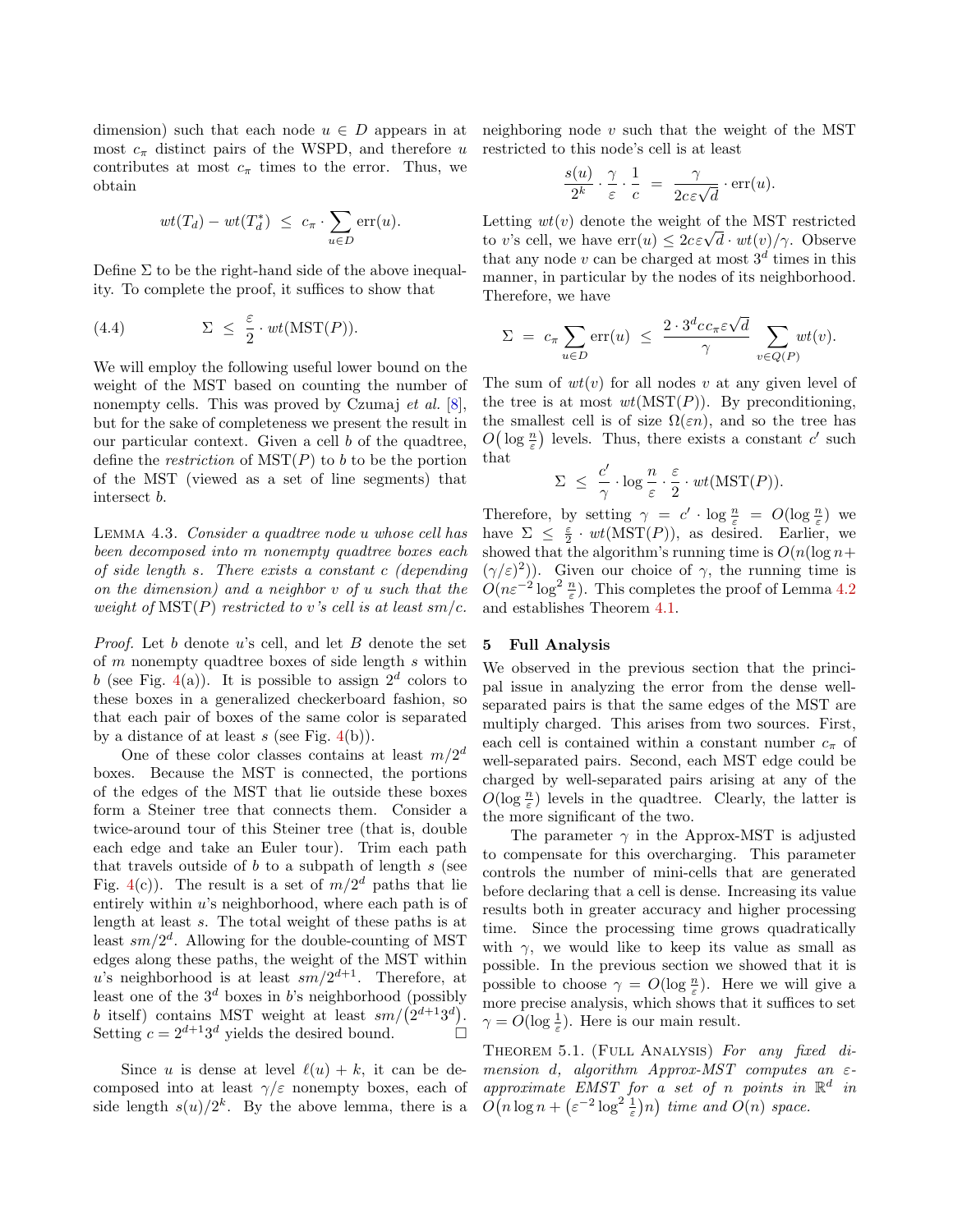

<span id="page-8-0"></span>Figure 4: Proof of Lemma [4.3.](#page-7-1)

The leading  $O(n \log n)$  term accounts for computing the quadtree and the WSPD. We will show that once these have been computed, the remaining running time is  $O((\varepsilon^{-2} \log^2 \frac{1}{\varepsilon})n)$ . The analysis follows the same structure as in the previous section. In particular, we distinguish between sparse and dense well-separated pairs. The sparse-pair analysis given in Lemma [4.1](#page-6-1) is unchanged. The principal improvement is to the dense-pair analysis of Lemma [4.2,](#page-6-0) which is given in the following lemma.

LEMMA 5.1. Recalling the definitions of  $T_d^*$  and  $T_d$ given just prior to Lemma [4.2,](#page-6-0) we may choose  $\gamma =$  $O(\log \frac{1}{\varepsilon})$  such that  $wt(T_d) - wt(T_d^*) \leq \frac{\varepsilon}{2} \cdot wt(MST(P)).$ 

The rest of this section is devoted to the proof. Before getting into the details, let us begin with a highlevel overview. The analysis begins in the same way as that of Lemma [4.2](#page-6-0) up through Lemma [4.3.](#page-7-1) The remainder involves establishing the upper bound on  $\Sigma$ from Eq. [\(4.4\)](#page-7-2), but based on the new value of  $\gamma$ .

Recall that at least one of the nodes of each dense well-separated pair  $(u, v)$  is dense, and we assume this node to be u. The function  $err(u)$  bounds the absolute error committed at this node. The quantity  $\Sigma$  bounds the sum of errors over all the dense nodes and accounts for the overlap due to multiple well-separated pairs sharing the same dumbbell head. The basic analysis makes the simplifying but pessimistic assumption that the restriction of  $MST(P)$  to any leaf cell may be charged equally by every one of its  $O(\log \frac{n}{\varepsilon})$  ancestors. In order for this worst-case to occur, a node must have many ancestors that are dense. We will show that by adjusting the constant factor in the definition of  $\gamma$ , whenever this phenomenon occurs, the charges assessed by successive ancestors decay exponentially with every  $O(\log \frac{1}{\varepsilon})$  levels. It will follow that the total charge is dominated asymptotically by just the first  $O(\log \frac{1}{\varepsilon})$  ancestors, and this is why the smaller value of  $\gamma$  suffices. Also, because the resulting geometric series converges, it is not necessary to bound the height of  $Q(P)$ . Hence, the rounding step of the preconditioning is not needed.

In order to apply this level-based analysis of the MST edge weights, we adopt an approach similar to that of Lemma [4.3](#page-7-1) by relating the weight of the edges being charged to the sum of the side lengths of the quadtree cells that intersect the edges of  $MST(P)$ . We define a new quadtree, called  $Q(P)$ , based on the quadtree boxes that intersect the edges of  $MST(P)$ . We then classify a subset of the nodes of  $\overline{Q}(P)$  as *bushy*, which correspond roughly to the dense nodes of  $Q(P)$ . In particular, we show that for each dense node u of  $Q(P)$ , there is bushy node of  $\overline{Q}(P)$  of equal side length among u's neighbors. We demonstrate the exponential drop-off in charges within  $\overline{Q}(P)$  and then apply this node correspondence to show that the charging argument applies to  $Q(P)$  as well.

Let  $s_{\text{min}}$  denote the side length of the smallest leaf cell of  $Q(P)$ , and consider a quadtree-aligned grid of this side length. Let L denote the cells of this grid that have a nonempty intersection with any edge of  $MST(P)$ (see Fig. [5\(](#page-9-0)a)). Let  $\overline{Q}(P)$  denote an (uncompressed) quadtree built over the cells of  $L$  (see Fig.  $5(b)$  $5(b)$ ). Given a node u of  $\overline{Q}(P)$ , let  $L(u)$  denote the elements of L that lie within u's cell. We say that u is nonempty if  $L(u)$ is nonempty (or equivalently, if  $u$ 's cell has a nonempty intersection with  $MST(P)$ . The principal purpose of introducing  $\overline{Q}(P)$  is that we can relate the weight of  $MST(P)$  to the sum of side lengths of the cells of L, which is just  $s_{\min}$ . [L]. (Note that  $\overline{Q}(P)$  is not computed. It is merely used in the analysis.)

<span id="page-8-1"></span>LEMMA 5.2. Given  $s_{\min}$  and L defined above,  $s_{\min}$  $|L| \leq 2^{d+1} \cdot wt(MST(P)).$ 

Proof. As in the proof of Lemma [4.3,](#page-7-1) observe that it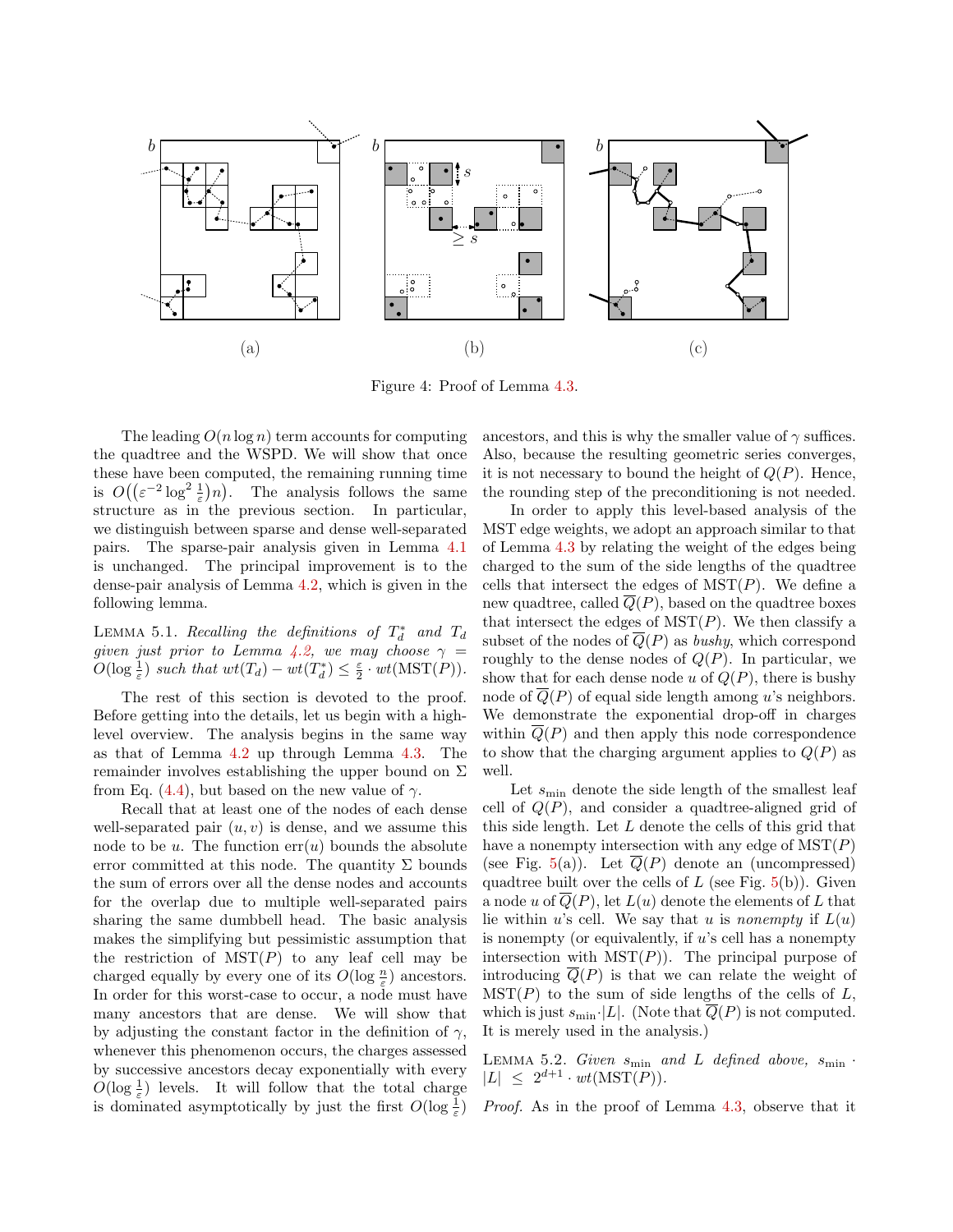

<span id="page-9-0"></span>Figure 5: (a) The leaf cells L, (b) the quadtree  $\overline{Q}(P)$ , and (c) the cells of an MST decomposition.

is possible to assign  $2^d$  colors to the cells of L so that each pair of cells of the same color is separated by a distance of at least  $s_{\min}$ . At least one of these color classes contains at least  $|L|/2^d$  cells. Because the MST is connected, the portions of the edges of the MST that lie outside these cells form a Steiner tree that connects them. The total weight of a twice-around tour of this Steiner tree is at most  $2 \cdot wt(MST(P))$ , and each cell is joined to its successor on the tour by a path of length at least  $s_{\min}$ . Summing up the lengths of these connecting paths, we have  $s_{\min} \cdot |L|/2^d \leq 2 \cdot wt(\text{MST}(P)),$  from which we conclude that  $s_{\min} \cdot |L| \leq 2^{d+1} \cdot wt(MST(P)).$  $\Box$ 

Each nonempty leaf node u of  $Q(P)$  intersects MST(P). Because  $Q(P)$  and  $\overline{Q}(P)$  share the same alignments and by the definition of  $s_{\min}$ ,  $u$ 's cell contains at least (and possibly equals) one cell of L. (Here, we are thinking of u as a standard leaf node of  $Q(P)$ , not a generalized node. This is because generalized leaf nodes can be arbitrarily small.) It follows directly that the spatial decomposition defined by  $\overline{Q}(P)$  is a refinement of that of  $Q(P)$ . Because both trees cover the same domain (the unit hypercube), we have the following useful correspondence between the nodes of these trees.

<span id="page-9-1"></span>Lemma 5.3. For every nonempty (generalized) node u of  $Q(P)$  whose cell size is at least  $s_{\text{min}}$ , there exists a nonempty node  $u'$  of  $\overline{Q}(P)$  such that u and u' share the same cell.

Our analysis of the dense pairs will involve a charging argument. We charge the errors committed by our algorithm to the nodes of  $\overline{Q}(P)$ , and we then distribute these charges to its leaves  $L$ . We will bound the total charge received by any leaf node in terms of its side length  $s_{\min}$ . For the sake of the charging argument, we focus on nodes that carry a significant amount of weight of the MST, relative to the side length of the node's cell. We will need to apply charging to groups of nodes at various levels with disjoint cells. To do this, we introduce a few useful concepts.

Given a node u of  $\overline{Q}(P)$ , we define an MST de*composition* of  $u$  to be any subset  $V$  of  $u$ 's nonempty descendants such that the sets  $L(v)$  for  $v \in V$  form a disjoint cover of  $L(u)$ . (An example of such a decomposition is illustrated in Fig.  $5(c)$  $5(c)$ .) Given an MST decomposition V of u, define its edge weight, denoted  $s(V)$ , to be the sum of the side lengths of its corresponding cells, that is,  $s(V) = \sum_{v \in V} s(v)$ . We say that a node u of  $\overline{Q}(P)$  is *chargeable* if for any MST decomposition V of u,  $s(V) \geq s(u)/3^d$ . Recall from Section [3.2](#page-4-3) that  $\lambda(\varepsilon) = \left\lceil \log_2 \frac{4}{\varepsilon} \right\rceil$ . Given a node u and an integer k, where  $1 \leq k \leq \lambda(\varepsilon)$ , we say that u is bushy, and more specifically that it is bushy at level  $\ell(u) + k$ , if the number of chargeable descendants of u at level  $\ell(u) + k$  is at least  $\gamma/9^d\varepsilon$ , and k is the smallest value such that this is true.

The following lemma provides a connection between the dense nodes of  $Q(P)$  and the bushy nodes of  $\overline{Q}(P)$ . It states that for each dense well-separated pair there is a bushy node of  $\overline{Q}(P)$  that belongs to the neighborhood of one of this pair's dumbbell heads.

<span id="page-9-2"></span>LEMMA 5.4. Let  $(u, v)$  be a well-separated pair that is dense, and let  $u$  be the dense node of the pair. Let  $u'$ be the corresponding node to u in  $\overline{Q}(P)$  (which exists by Lemma [5.3\)](#page-9-1). Then there is a bushy node in the neighborhood of u' in  $\overline{Q}(P)$ . Furthermore, if u is dense at level  $\ell(u)+k$  then u' is bushy at level  $\ell(u')+k'$ , where  $k' \leq k$ .

*Proof.* By definition of denseness, there exists  $k, 1 \leq$  $k \leq \lambda(\varepsilon)$ , such that u has at least  $\gamma/\varepsilon$  nonempty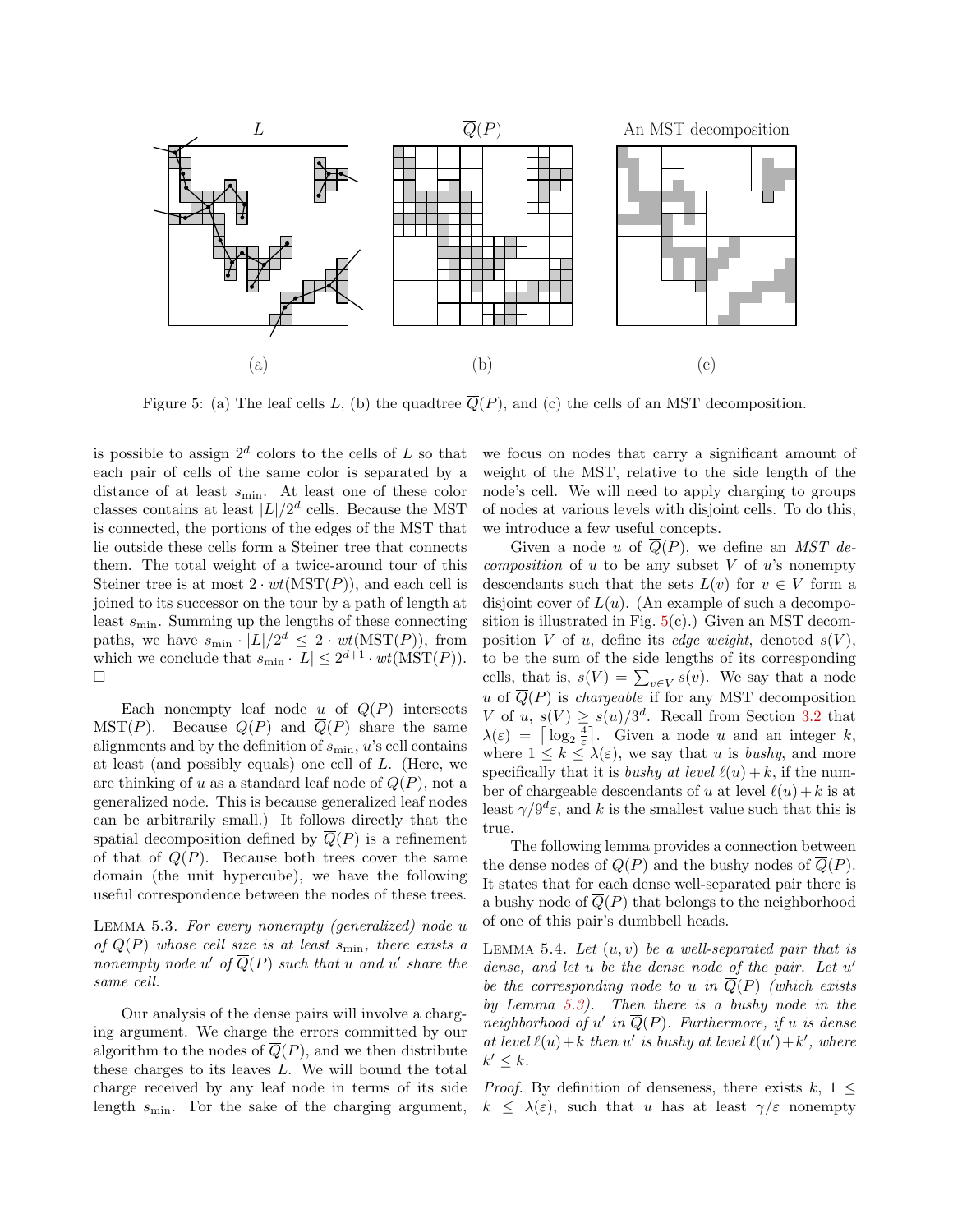

<span id="page-10-0"></span>Figure 6: Proof of Lemma [5.4.](#page-9-2)

descendants in  $Q(P)$  at level  $\ell(u) + k$ . The cells associated with these nodes are each of side length  $s' = s(u)/2^k$  (see Fig. [6\(](#page-10-0)a)).

We can color these nodes using  $3^d$  colors such that any two nodes of the same color have neighborhoods that are disjoint from each other. Clearly, there exists a color class that has at least  $\gamma/3^d\varepsilon$  nodes (shaded in Fig.  $6(a)$  $6(a)$ ). By Lemma [5.3,](#page-9-1) for each of these nodes there exists a nonempty node in  $Q(P)$  with the same cell. Let V denote this set of nodes.

We assert that for every  $w \in V$ , at least one of the nodes within w's neighborhood is chargeable. To see why, observe first that since each  $w$  (viewed as a node of  $Q(P)$  is nonempty, it contains a point  $p \in P$ . By the connectivity of the MST, there is a path in the MST that connects  $p$  to some point  $q$  that lies outside of  $w$ 's neighborhood. Clearly, the  $L_{\infty}$  distance between p and q must be at least s'. Thus, there exists  $j, 1 \le j \le d$ , such that  $p$  and  $q$ 's jth coordinates differ by at least  $s'$  (the vertical dimension in Fig.  $6(b)$  $6(b)$ ). Consider the subset of cells of any MST decomposition that covers this path. The orthogonal projections of these cells onto the jth coordinate axis cover an interval of length at least  $s'$ , which implies that the sum of their side lengths is at least  $s'$ . Therefore, for any MST decomposition of the  $3^d$  nodes of w's neighborhood, at least one of the nodes has a total edge length of at least  $s'/3^d$ , and so this node is chargeable. Because the neighborhoods of the nodes of V are disjoint, there are at least  $\gamma/3^d \varepsilon$ chargeable nodes.

Note that the chargeable nodes need not be descendants of  $u$ , because the neighborhoods of  $u$ 's descendants may extend into u's neighborhood. Among the  $3<sup>d</sup>$  nodes in u's neighborhood, at least one of them contains at least  $(\gamma/3^d \varepsilon)/3^d = \gamma/9^d \varepsilon$  chargeable nodes k levels below it. This node satisfies the bushiness condition at level  $\ell(u) + k$ , and so it is bushy at some level  $\ell(u) + k'$ , for k  $\ell \leq k.$ 

Next, we show how to relate the approximation error in  $Q(P)$  to the properties of  $\overline{Q}(P)$ . Consider any node  $u \in Q(P)$  that is dense at some level  $\ell(u) + k$ . By the above lemma, it is associated with a node  $u' \in \overline{Q}(P)$ of equal size that is bushy at level  $\ell(u') + k'$ , where  $k' \leq k$ . Define  $\overline{err}(u') = 2\sqrt{d} \cdot s(u')/2^{k'}$ . Note that this is the same as  $err(u')$ , but using the bushiness level  $k'$  rather than the denseness level  $k$ . Let  $B$ denote the associated set of bushy nodes of  $\overline{Q}(P)$ . For each  $u' \in B$  there are at most  $3^d$  dense nodes of Q that could have chosen to be associated with  $u'$  (those nodes having  $u'$  in their neighborhoods). Both err and err are monotonically decreasing functions of level (of denseness and bushiness, respectively), and therefore  $\overline{\text{err}}(u') \ge \text{err}(u)$ . Recalling the WSPD overlap constant  $c_{\pi}$  introduced earlier, define  $\overline{\Sigma} = c_{\pi} \sum_{u' \in B} \overline{\text{err}}(u')$ . Thus, we have

<span id="page-10-2"></span>
$$
(5.5) \t\t \Sigma \leq 3^d \cdot \overline{\Sigma}.
$$

To complete the analysis of the dense-pair error, it suffices to prove the following bound on  $\Sigma$ .

<span id="page-10-1"></span>LEMMA 5.5. 
$$
\overline{\Sigma} \leq \varepsilon \cdot wt(MST(P))/(2 \cdot 3^d)
$$
.

The remainder of this section is devoted to proving Lemma [5.5.](#page-10-1) Our approach will be to apply a charge that is proportional to  $\overline{err}(u)$  to each node  $u \in B$  and then distribute this charge among a subset of the nonempty leaves of  $\overline{Q}(P)$  (that is, the cells of  $L(u)$ ). We will show that for each  $w \in L$ , the sum of charges assessed to this node is at most proportional to  $\varepsilon \cdot s(w)/c$ , for a suitable constant c. By summing over all these leaves and appealing to the upper bound of Lemma [5.2,](#page-8-1) we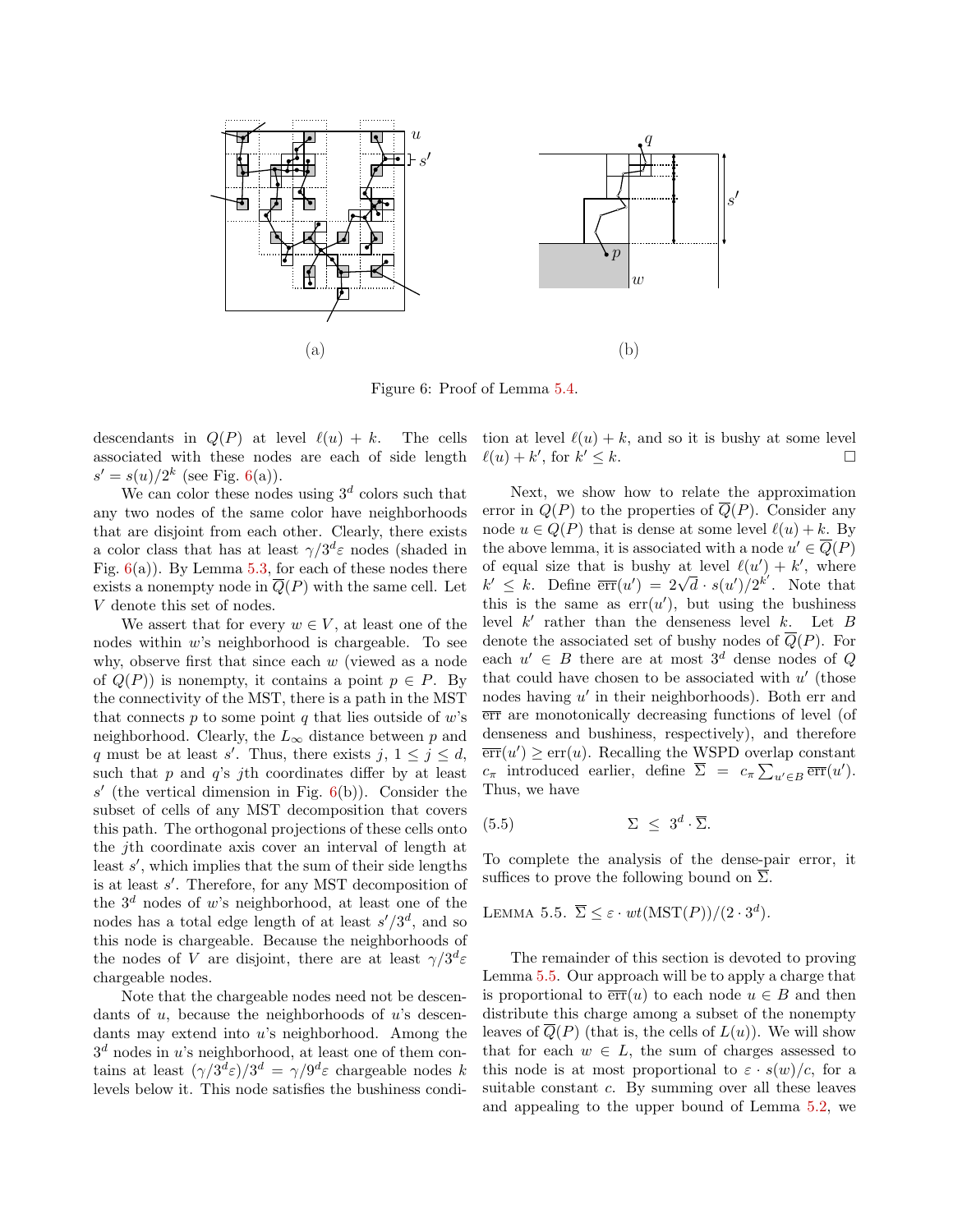will obtain the desired bound provided that  $c$  is chosen properly.

For charging purposes, we partition the bushy nodes B into groups. For  $0 \leq i \leq \lambda(\varepsilon)$ , define  $B_i$  to be the subset of bushy nodes  $u \in B$  such that  $\ell(u) \equiv i$ (mod  $\lambda(\varepsilon)$ ). Let us fix an arbitrary value of i, and let  $u_0$  be an arbitrary node of  $B_i$ . Let  $\ell(u_0)+k_0$  be the level at which  $u_0$  is bushy. Define  $u_0$ 's *charge* to be  $s(u_0)/2^{k_0}$ , which we denote by  $\chi(u_0)$ . We propagate this charge to a subset of the nonempty leaves descended from  $u_0$  by the following iterative process. Initially  $u_0$  is the only node with a charge. For any node  $w$  that receives a charge from  $u_0$ , let  $\chi_{u_0}(w)$  denote this charge.

- (1) Let u be a bushy descendant of  $u_0$  (possibly  $u_0$ itself) such that  $\chi_{u_0}(u) \neq 0$ . Let  $\ell(u) + k$  be the level at which  $u$  is bushy. By definition of bushiness, there are at least  $\gamma/9^d\varepsilon$  chargeable descendants of u at level  $\ell(u) + k$ . Distribute  $\chi_{u_0}(u)$  uniformly over these descendants so that each receives a charge of at most  $9^d \varepsilon \cdot \chi_{u_0}(u)/\gamma$ .
- (2) Let  $v$  denote any of the descendants of  $u$  that receives a charge by rule (1). Distribute this charge to a subset of  $v$ 's nonempty descendants as follows. Consider the set of paths (including possibly the empty path) that descend from  $v$  until first reaching a node of  $B_i$  or a nonempty leaf node. Let  $V(v)$ denote the subset of nodes at which these paths terminate. (If v itself is in  $B_i$  or is a leaf, then  $V(v) = \{v\}$ .) It is easy to see that  $V(v)$  is an MST decomposition of v. Recall that  $s(V(v))$  is the sum of side lengths of the boxes of  $V(v)$ . For each  $u \in$  $V(v)$ , we assess it a charge of  $\chi_{u_0}(v) \cdot s(u)/s(V(v))$ .

Observe that each node charged by rule (1) propagates its charge to a subset of its descendants, and each of these nodes then propagates this charge to a subset of its descendants by rule (2). Since each non-leaf node charged by rule  $(2)$  is in  $B_i$ , this charge will again be propagated by rule (1). It follows that all of  $u_0$ 's initial charge will be distributed to a subset of its descendant leaves. The following lemma shows that if the value of  $\gamma$  (in the definition of dense nodes) is  $\Omega(\log\frac{1}{\varepsilon})$ , then the sum of charges distributed to any leaf is proportional to  $\varepsilon$  times its side length.

LEMMA 5.6. For any positive constant  $c'$ , we may choose  $\gamma = O(\log \frac{1}{\varepsilon})$  such that for all  $w \in L$ 

$$
\sum_{u \in B} \chi_u(w) \leq c' \varepsilon \cdot s(w) = c' \varepsilon \cdot s_{\min}.
$$

*Proof.* Consider any  $i, 0 \le i < \lambda(\varepsilon)$ , any node  $u_0 \in B_i$ , and any nonempty leaf node w that receives some of  $u_0$ 's charge. From the charging rules, there exists a sequence of nodes  $\langle u_0, v_1, u_1, v_2, u_2, \ldots, v_m, u_m \rangle$ , such that  $u_m = w$  and for  $1 \leq j \leq m$ ,  $v_j$  receives its charge from  $u_{j-1}$  by rule (1), and  $u_j$  receives its charge from  $v_j$ by rule (2). Note that these nodes are not necessarily distinct, since by rule (2) we may have  $u_i = v_i$ , but this cannot happen for rule (1), and so  $v_{j+1} \neq u_j$ .

We will first show that there exists a constant  $c$  such that  $\chi_{u_0}(w) \leq \varepsilon \cdot s(w) (c/\gamma)^m$ . To do this we will show by induction that, for  $1 \leq j \leq m$ ,

<span id="page-11-0"></span>(5.6) 
$$
\chi_{u_0}(v_j) \leq \varepsilon \cdot s(v_j) \left(\frac{c}{\gamma}\right)^j \frac{1}{3^d}
$$
  
(5.7) 
$$
\chi_{u_0}(u_j) \leq \varepsilon \cdot s(u_j) \left(\frac{c}{\gamma}\right)^j.
$$

To start, recall that  $u_0$  is bushy at level  $\ell(u_0) + k_0$ . By rule (1)  $u_0$  distributes its initial charge of  $s(u_0)/2^{k_0}$ uniformly among at least  $\gamma/9^d\varepsilon$  descendants, each of which is chargeable and resides  $k_0$  levels below  $u_0$ . Since  $v_1$  is one of these nodes, it follows that  $s(v_1)$  =  $s(u_0)/2^{k_0}$ . Therefore, for any  $c \geq 27^d$  we have

$$
\chi_{u_0}(v_1) \leq \frac{s(u_0)/2^{k_0}}{\gamma/9^d \varepsilon} = \frac{\varepsilon \cdot s(v_1) \cdot 9^d}{\gamma}
$$
  
 
$$
\leq \varepsilon \cdot s(v_1) \left(\frac{c}{\gamma}\right) \frac{1}{3^d}.
$$

Assuming inductively that the bound of Eq. [\(5.7\)](#page-11-0) holds for  $v_j$ , we will show that it also holds for  $u_j$ . Let V denote the MST decomposition from charging rule (2). Because  $v_j$  is chargeable, we have  $s(V) \geq s(v_j)/3^d$ . By this rule the charge received by  $u_j$  is

$$
\chi_{u_0}(u_j) = \chi_{u_0}(v_j) \cdot \frac{s(u_j)}{s(V)}
$$
  
\n
$$
\leq \left(\varepsilon \cdot s(v_j) \left(\frac{c}{\gamma}\right)^j \frac{1}{3^d}\right) \frac{s(u_j)}{s(v_j)/3^d}
$$
  
\n
$$
= \varepsilon \cdot s(u_j) \left(\frac{c}{\gamma}\right)^j.
$$

Again, assuming inductively that the bound of Eq. [\(5.6\)](#page-11-0) holds for  $u_j$ , for  $j < m$ , we will show that it also holds for  $v_{j+1}$ . Because  $j < m$ ,  $u_j$  is not a leaf, and hence  $u_j \in B_i$ . This implies that  $u_j$  is bushy. Let  $\ell(u_j) + k_j$  denote the level at which it is bushy. By rule (1),  $u_j$  distributes its charge of  $\chi_{u_0}(u_j)$ uniformly among at least  $\gamma/9^d\varepsilon$  descendants that lie  $k_j$ levels below it. By definition,  $\lambda(\varepsilon) \leq \lg \frac{1}{\varepsilon} + 3$ . By the definition of bushiness (which is derived from the definition of denseness)  $k_j \leq \lambda(\varepsilon)$ . Therefore,

$$
s(v_{j+1}) = \frac{s(u_j)}{2^{k_j}} \ge \frac{s(u_j)}{2^{\lambda(\varepsilon)}} \ge \frac{\varepsilon \cdot s(u_j)}{8}.
$$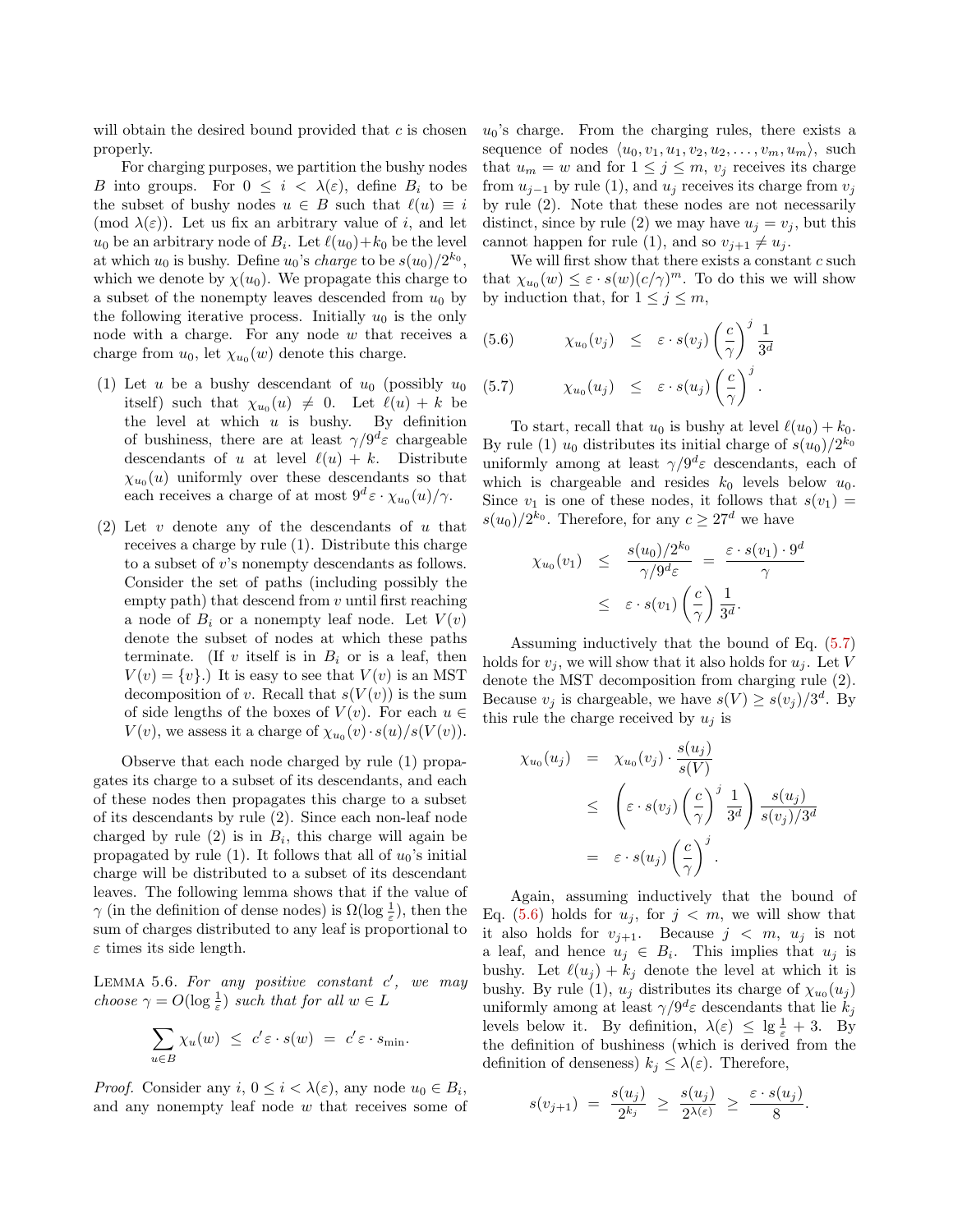Therefore, for any  $c \geq 8 \cdot 27^d$ , we have

$$
\chi_{u_0}(v_{j+1}) \leq \frac{\chi_{u_0}(u_j)}{\gamma/9^{d_{\varepsilon}}} \n\leq \left(\varepsilon \cdot s(u_j) \left(\frac{c}{\gamma}\right)^j\right) \frac{9^d \varepsilon}{\gamma} \n\leq \varepsilon \cdot s(v_{j+1}) \left(\frac{c}{\gamma}\right)^j \frac{8 \cdot 9^d}{\gamma} \n\leq \varepsilon \cdot s(v_{j+1}) \left(\frac{c}{\gamma}\right)^{j+1} \frac{1}{3^d}.
$$

This establishes Eqs. [\(5.6\)](#page-11-0) and [\(5.7\)](#page-11-0). Applying this to  $w = u_m$ , we have  $\chi_{u_0}(w) \leq \varepsilon \cdot s(w)(c/\gamma)^m$ , as desired.

Next, we will bound the total charge received by  $w$ for all the nodes of  $B_i$ . Consider two nodes  $u_0, u'_0 \in B_i$ that distribute a charge to  $w$ . Since these are distinct ancestors of  $w$ , we may assume that  $u_0$  is a proper ancestor of  $u'_0$ . By the above analysis, there exist integers m and m' such that  $\chi_{u_0}(w) \leq \varepsilon \cdot s(w)(c/\gamma)^m$ and  $\chi_{u'_0}(w) \leq \varepsilon \cdot s(w) (c/\gamma)^{m'}$ . We will show that  $m > m'$ . Let  $\langle u_0, v_1, \ldots, u_m \rangle$  and  $\langle u'_0, v'_1, \ldots, u'_{m'} \rangle$ denote the respective sequences of nodes in the above charge-distribution analysis, where  $w = u_m = u'_{m'}$ . Because both  $u_0$  and  $u'_0$  are in  $B_i$ , their levels in the quadtree differ by at least  $\lambda(\varepsilon)$ . In the analysis of the charge distribution for  $u_0$ , by rule (1) its first chargeable node  $v_1$  lies at most  $\lambda(\varepsilon)$  levels below it, and therefore  $v_1$  is a (not necessarily proper) ancestor of  $u'_0$ . The next node in the sequence  $u_1$  is the first descendant of  $v_1$  in  $B_i$ , implying that  $u_1$  is a (not necessarily proper) ancestor of  $u'_0$ . If  $u_1 = u'_0$ , then  $m' = m - 1$ . (This follows from the fact that the nodes selected in the charging process do not depend on any properties of ancestor nodes, just descendants.) If not, we apply the same argument inductively to  $u_1$  until we find the first  $j \geq 1$  such that  $u_j = u'_0$ . It follows that  $m' = m - j$ , and so  $m > m'$  as desired.

Because each node of  $B_i$  that charges w has a different power of the  $(c/\gamma)$  term in the charging bound, it follows that the total charge received at w from all these nodes is at most

$$
\sum_{u \in B_i} \chi_u(w) = \sum_{m=1}^{\infty} \varepsilon \cdot s(w) \left(\frac{c}{\gamma}\right)^m
$$
  
=  $\varepsilon \cdot s(w) \sum_{m=1}^{\infty} \left(\frac{c}{\gamma}\right)^m$ .

If  $\gamma \geq 2c$ , then the above summation is at most  $2c/\gamma$ .

By summing over all values of  $i, 0 \leq i \leq \lambda(\varepsilon)$ , we obtain

$$
\sum_{u \in B} \chi_u(w) = \sum_{0 \le i < \lambda(\varepsilon)} \sum_{u \in B_i} \chi_u(w)
$$
  
 
$$
\leq \lambda(\varepsilon) \cdot \varepsilon \cdot s(w) \cdot \frac{2c}{\gamma}.
$$

By setting  $\gamma = 2c\lambda(\varepsilon)/c'$ , which is  $O(\log \frac{1}{\varepsilon})$  and recalling that  $s(w) = s_{\text{min}}$  we achieve the desired bounds.

By summing up the charges over all the leaves L of  $Q(P)$  we obtain

$$
\sum_{u \in B} \chi(u) \leq c' \varepsilon \cdot s_{\min} \cdot |L|.
$$

By combining this with Lemma [5.2,](#page-8-1) we obtain the following bound on the total charge.

<span id="page-12-0"></span>LEMMA 5.7. For any positive constant  $c'$ , we may choose  $\gamma = O(\log \frac{1}{\varepsilon})$  such that

$$
\sum_{u \in B} \chi(u) \leq 2^{d+1} c' \varepsilon \cdot wt(MST(P)).
$$

To complete the proof of Lemma [5.5,](#page-10-1) recall the WSPD overlap constant  $c_{\pi}$  (defined just prior to Eq. [\(4.4\)](#page-7-2)). Select any  $c' \leq 1/(c_{\pi} \cdot 8 \cdot 6^{d} \sqrt{d})$ . For each node  $u \in \overline{Q}(P)$  that is bushy at level  $\ell(u) + k$ , recall that  $\overline{\text{err}}(u) = 2\sqrt{d} \cdot s(u)/2^k$  and  $\chi(u) = s(u)/2^k$ . By the definition of  $\overline{\Sigma}$  and applying Lemma [5.7,](#page-12-0) we have

$$
\overline{\Sigma} = c_{\pi} \sum_{u \in B} \overline{\text{err}}(u)
$$
\n
$$
= c_{\pi} \sum_{u \in B} \frac{2\sqrt{d} \cdot s(u)}{2^{k}} = c_{\pi} 2\sqrt{d} \sum_{u \in B} \chi(u)
$$
\n
$$
\leq c_{\pi} 2\sqrt{d} \cdot (2^{d+1} c' \varepsilon) \cdot wt(MST(P))
$$
\n
$$
= c'c_{\pi} \cdot 8 \cdot 6^{d} \sqrt{d} \left( \varepsilon \cdot \frac{wt(MST(P))}{2 \cdot 3^{d}} \right)
$$
\n
$$
\leq \varepsilon \cdot \frac{wt(MST(P))}{2 \cdot 3^{d}},
$$

as desired.

By combining Lemma [5.5](#page-10-1) with Eq. [\(5.5\)](#page-10-2) we obtain

$$
\Sigma \leq 3^d \cdot \overline{\Sigma} \leq \frac{\varepsilon}{2} \cdot wt(MST(P)),
$$

which as shown in Eq.  $(4.4)$  suffices to complete the error analysis for the dense pairs. By combining this with the analysis of the sparse pairs from Lemma [4.1,](#page-6-1) we complete the proof of Theorem [5.1.](#page-7-3)